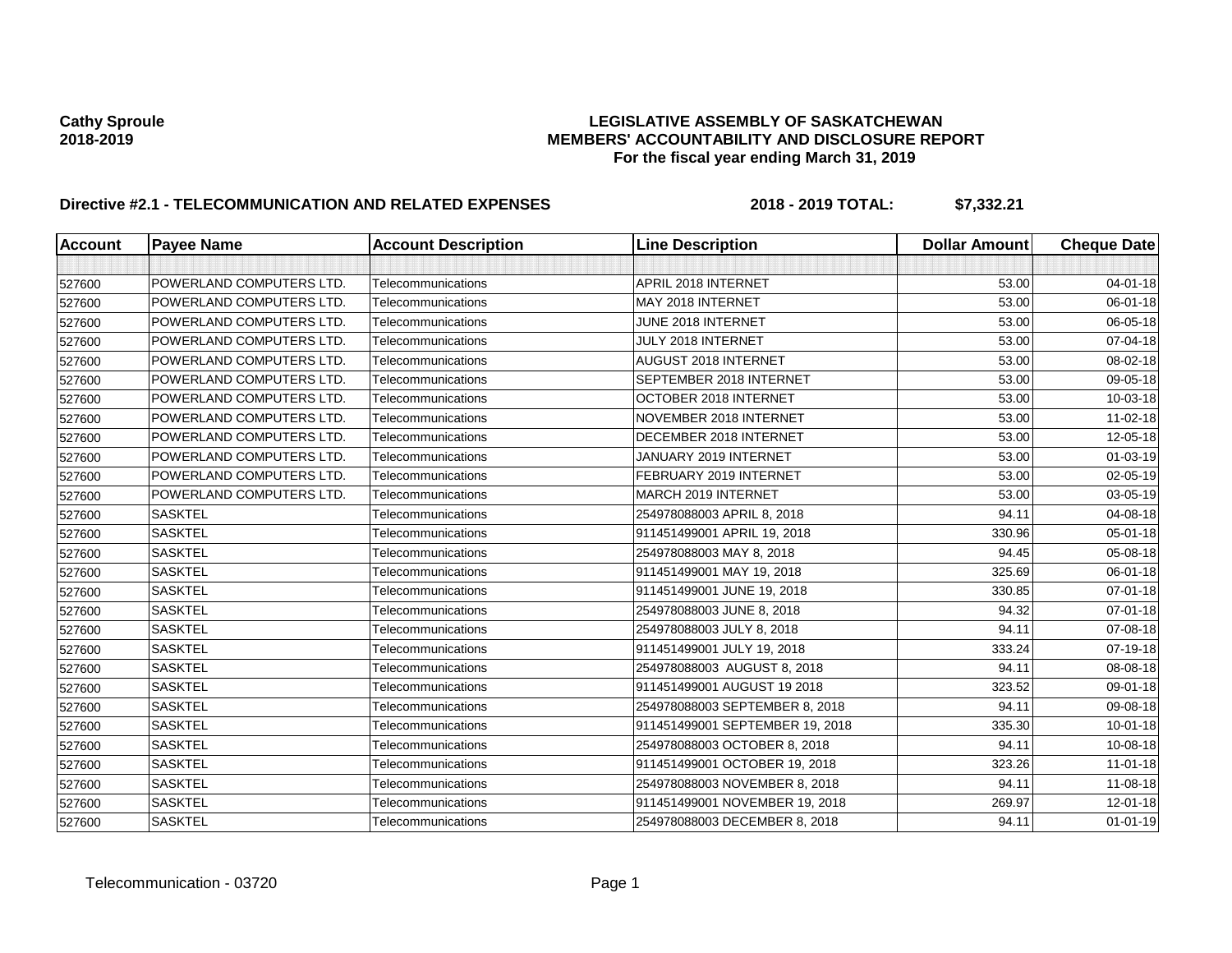| <b>Account</b> | <b>Payee Name</b>     | <b>Account Description</b> | <b>Line Description</b>                                      | <b>Dollar Amount</b> | <b>Cheque Date</b> |
|----------------|-----------------------|----------------------------|--------------------------------------------------------------|----------------------|--------------------|
|                |                       |                            |                                                              |                      |                    |
| 527600         | <b>SASKTEL</b>        | Telecommunications         | 911451499001 DECEMBER 19, 2018                               | 296.06               | $01 - 01 - 19$     |
| 527600         | <b>SASKTEL</b>        | Telecommunications         | 254978088003 JANUARY 8, 2019                                 | 94.11                | $01 - 08 - 19$     |
| 527600         | <b>SASKTEL</b>        | Telecommunications         | 911451499001 JANUARY 19, 2019                                | 290.40               | $01 - 19 - 19$     |
| 527600         | <b>SASKTEL</b>        | Telecommunications         | 254978088003 FEBRUARY 8, 2019                                | 96.93                | 02-08-19           |
| 527600         | <b>SASKTEL</b>        | Telecommunications         | 911451499001 FEBRUARY 19, 2019                               | 289.31               | 03-01-19           |
| 527600         | <b>SASKTEL</b>        | Telecommunications         | 254978088003 MARCH 8, 2019                                   | 94.11                | 03-08-19           |
| 527600         | <b>SASKTEL</b>        | Telecommunications         | 911451499001 MARCH 19, 2019                                  | 297.37               | 03-19-19           |
| 527600         | <b>SASKTEL</b>        | Telecommunications         | RTV - CATHERINE SPROULE - PERSONAL<br><b>USE</b>             | $-113.00$            | 03-21-19           |
| 527600         | SPROULE, CATHERINE A. | Telecommunications         | <b>REIMB: HOME OFFICE INTERNET</b><br>APRIL2018 - MARCH 2019 | 789.54               | 03-31-19           |
| 530600         | <b>SASKTEL</b>        | Placement - Tender Ads     | 911451499001 APRIL 19, 2018                                  | 75.15                | 05-01-18           |
| 530600         | <b>SASKTEL</b>        | Placement - Tender Ads     | 911451499001 MAY 19, 2018                                    | 96.90                | 06-01-18           |
| 530600         | <b>SASKTEL</b>        | Placement - Tender Ads     | 911451499001 JUNE 19, 2018                                   | 96.90                | 07-01-18           |
| 530600         | <b>SASKTEL</b>        | Placement - Tender Ads     | 911451499001 JULY 19, 2018                                   | 96.90                | 07-19-18           |
| 530600         | <b>SASKTEL</b>        | Placement - Tender Ads     | 911451499001 AUGUST 19 2018                                  | 96.90                | 09-01-18           |
| 530600         | <b>SASKTEL</b>        | Placement - Tender Ads     | 911451499001 SEPTEMBER 19, 2018                              | 96.90                | $10 - 01 - 18$     |
| 530600         | <b>SASKTEL</b>        | Placement - Tender Ads     | 911451499001 OCTOBER 19, 2018                                | 96.90                | $11 - 01 - 18$     |
| 530600         | <b>SASKTEL</b>        | Placement - Tender Ads     | 911451499001 NOVEMBER 19, 2018                               | 96.90                | 12-01-18           |
| 530600         | <b>SASKTEL</b>        | Placement - Tender Ads     | 911451499001 DECEMBER 19, 2018                               | 96.90                | $01 - 01 - 19$     |
| 530600         | <b>SASKTEL</b>        | Placement - Tender Ads     | 911451499001 JANUARY 19, 2019                                | 96.90                | $01 - 19 - 19$     |
| 530600         | <b>SASKTEL</b>        | Placement - Tender Ads     | 911451499001 FEBRUARY 19, 2019                               | 96.90                | $03 - 01 - 19$     |
| 530600         | <b>SASKTEL</b>        | Placement - Tender Ads     | 911451499001 MARCH 19, 2019                                  | 96.90                | 03-19-19           |
|                |                       |                            |                                                              |                      |                    |
|                |                       |                            |                                                              |                      |                    |
|                |                       |                            |                                                              |                      |                    |
|                |                       |                            |                                                              |                      |                    |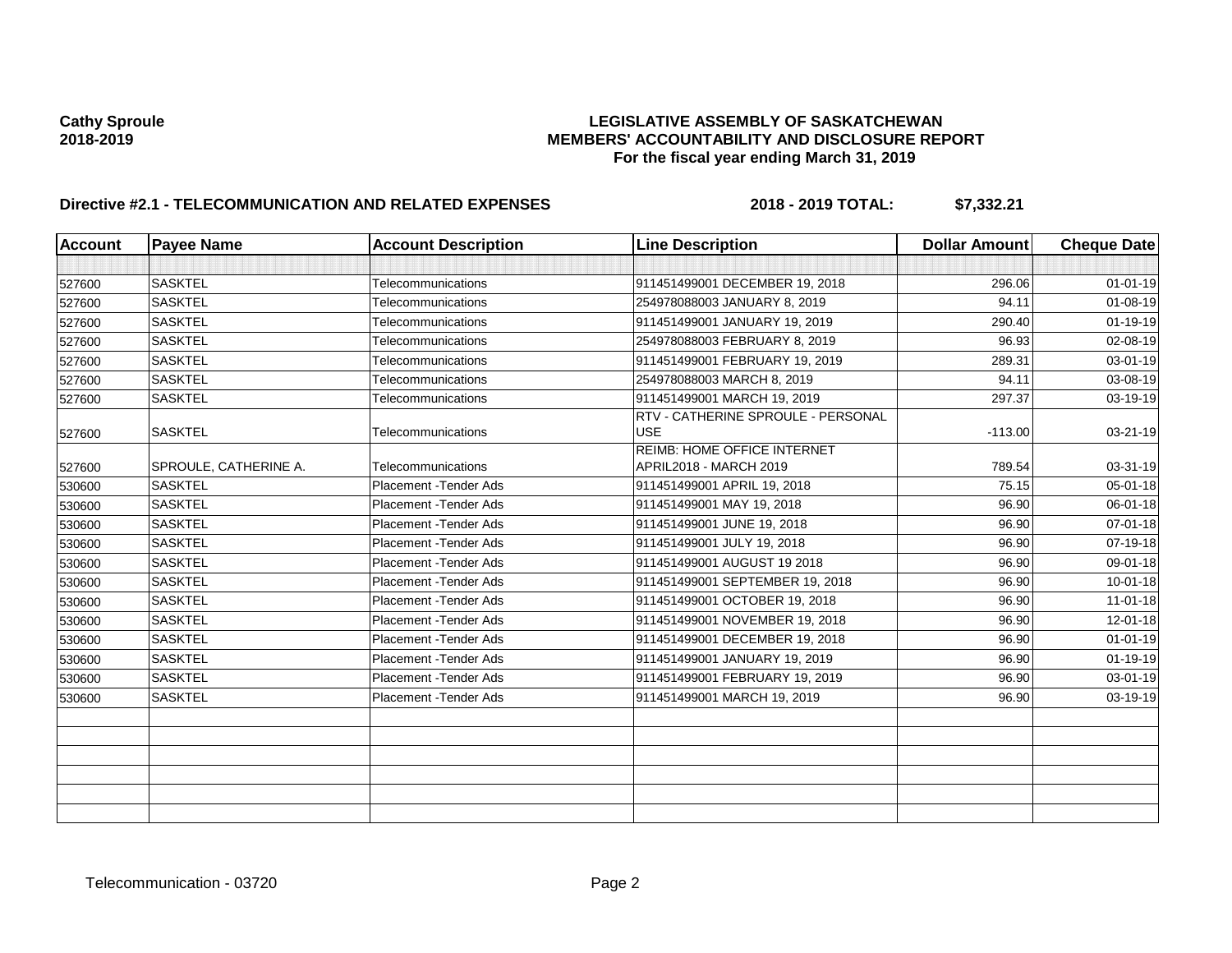| <b>Account</b> | Payee Name | <b>Account Description</b> | <b>Line Description</b> | <b>Dollar Amount</b> | <b>Cheque Date</b> |
|----------------|------------|----------------------------|-------------------------|----------------------|--------------------|
|                |            |                            |                         |                      |                    |
|                |            |                            |                         |                      |                    |
|                |            |                            |                         |                      |                    |
|                |            |                            |                         |                      |                    |
|                |            |                            |                         |                      |                    |
|                |            |                            |                         |                      |                    |
|                |            |                            |                         |                      |                    |
|                |            |                            |                         |                      |                    |
|                |            |                            |                         |                      |                    |
|                |            |                            |                         |                      |                    |
|                |            |                            |                         |                      |                    |
|                |            |                            |                         |                      |                    |
|                |            |                            |                         |                      |                    |
|                |            |                            |                         |                      |                    |
|                |            |                            |                         |                      |                    |
|                |            |                            |                         |                      |                    |
|                |            |                            |                         |                      |                    |
|                |            |                            |                         |                      |                    |
|                |            |                            |                         |                      |                    |
|                |            |                            |                         |                      |                    |
|                |            |                            |                         |                      |                    |
|                |            |                            |                         |                      |                    |
|                |            |                            |                         |                      |                    |
|                |            |                            |                         |                      |                    |
|                |            |                            |                         |                      |                    |
|                |            |                            |                         |                      |                    |
|                |            |                            |                         |                      |                    |
|                |            |                            |                         |                      |                    |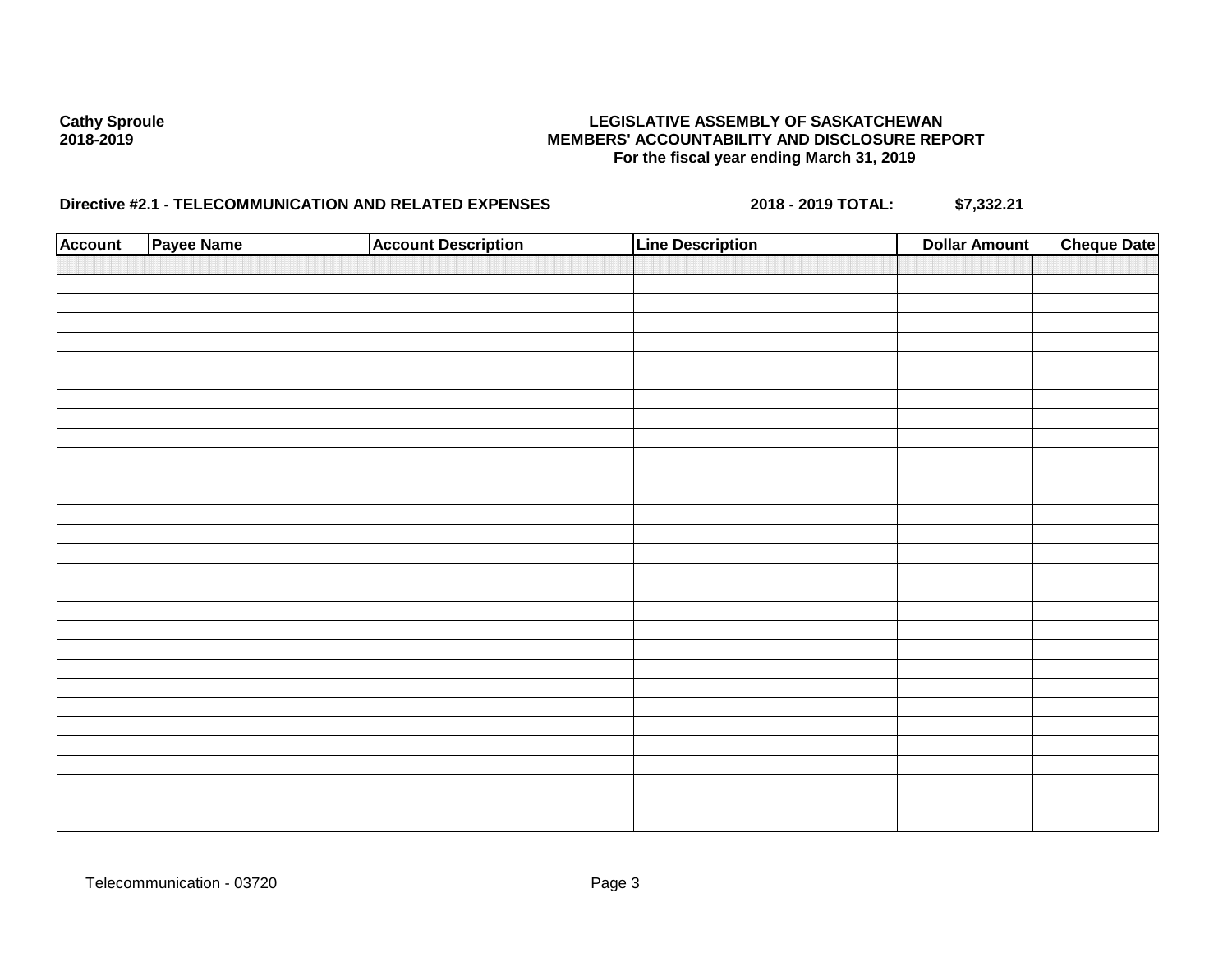| <b>Account</b> | Payee Name | <b>Account Description</b> | <b>Line Description</b> | <b>Dollar Amount</b> | <b>Cheque Date</b> |
|----------------|------------|----------------------------|-------------------------|----------------------|--------------------|
|                |            |                            |                         |                      |                    |
|                |            |                            |                         |                      |                    |
|                |            |                            |                         |                      |                    |
|                |            |                            |                         |                      |                    |
|                |            |                            |                         |                      |                    |
|                |            |                            |                         |                      |                    |
|                |            |                            |                         |                      |                    |
|                |            |                            |                         |                      |                    |
|                |            |                            |                         |                      |                    |
|                |            |                            |                         |                      |                    |
|                |            |                            |                         |                      |                    |
|                |            |                            |                         |                      |                    |
|                |            |                            |                         |                      |                    |
|                |            |                            |                         |                      |                    |
|                |            |                            |                         |                      |                    |
|                |            |                            |                         |                      |                    |
|                |            |                            |                         |                      |                    |
|                |            |                            |                         |                      |                    |
|                |            |                            |                         |                      |                    |
|                |            |                            |                         |                      |                    |
|                |            |                            |                         |                      |                    |
|                |            |                            |                         |                      |                    |
|                |            |                            |                         |                      |                    |
|                |            |                            |                         |                      |                    |
|                |            |                            |                         |                      |                    |
|                |            |                            |                         |                      |                    |
|                |            |                            |                         |                      |                    |
|                |            |                            |                         |                      |                    |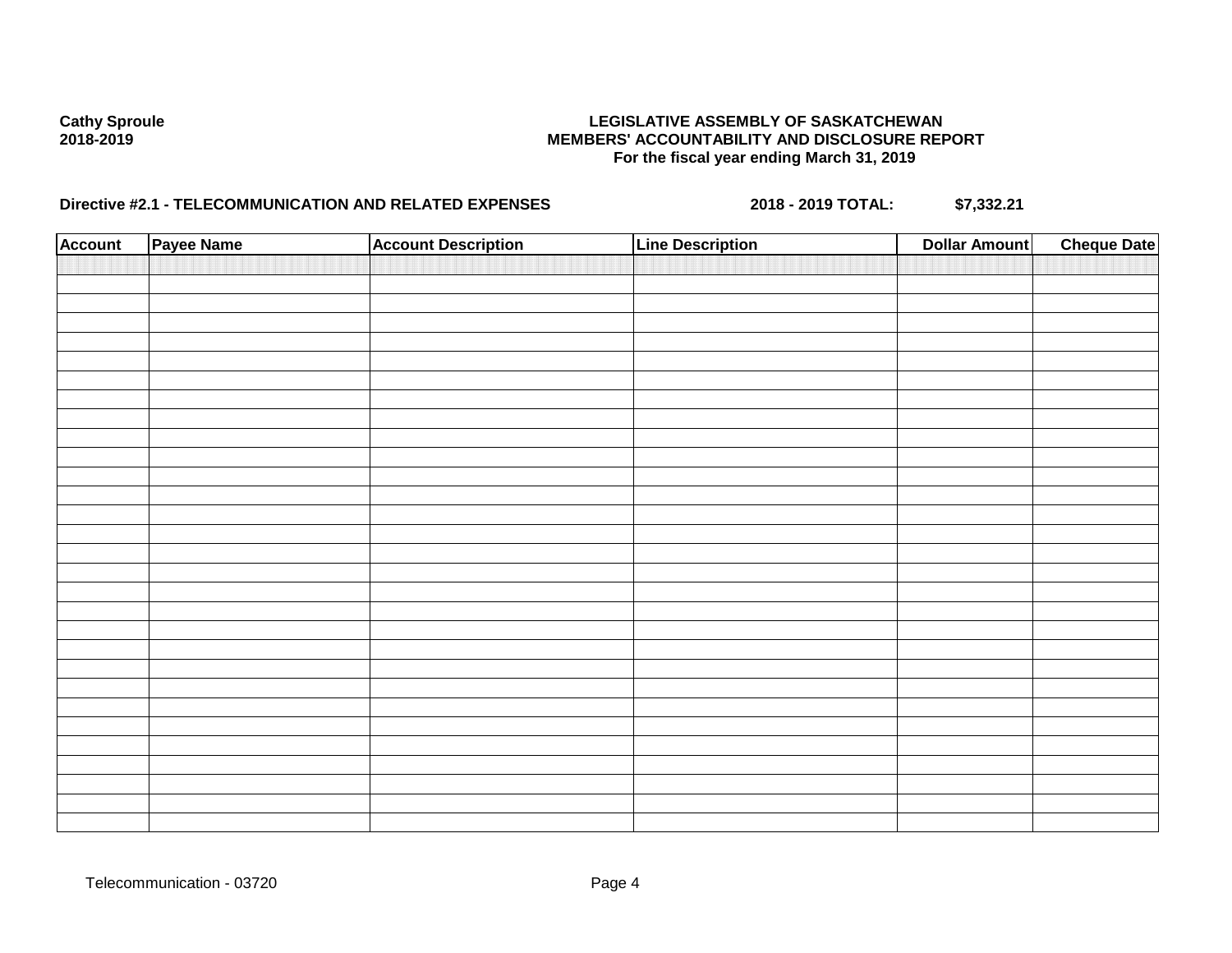| <b>Account</b> | <b>Payee Name</b> | <b>Account Description</b> | <b>Line Description</b> | Dollar Amount | <b>Cheque Date</b> |
|----------------|-------------------|----------------------------|-------------------------|---------------|--------------------|
|                |                   |                            |                         |               |                    |
|                |                   |                            |                         |               |                    |
|                |                   |                            |                         |               |                    |
|                |                   |                            |                         |               |                    |
|                |                   |                            |                         |               |                    |
|                |                   |                            |                         |               |                    |
|                |                   |                            |                         |               |                    |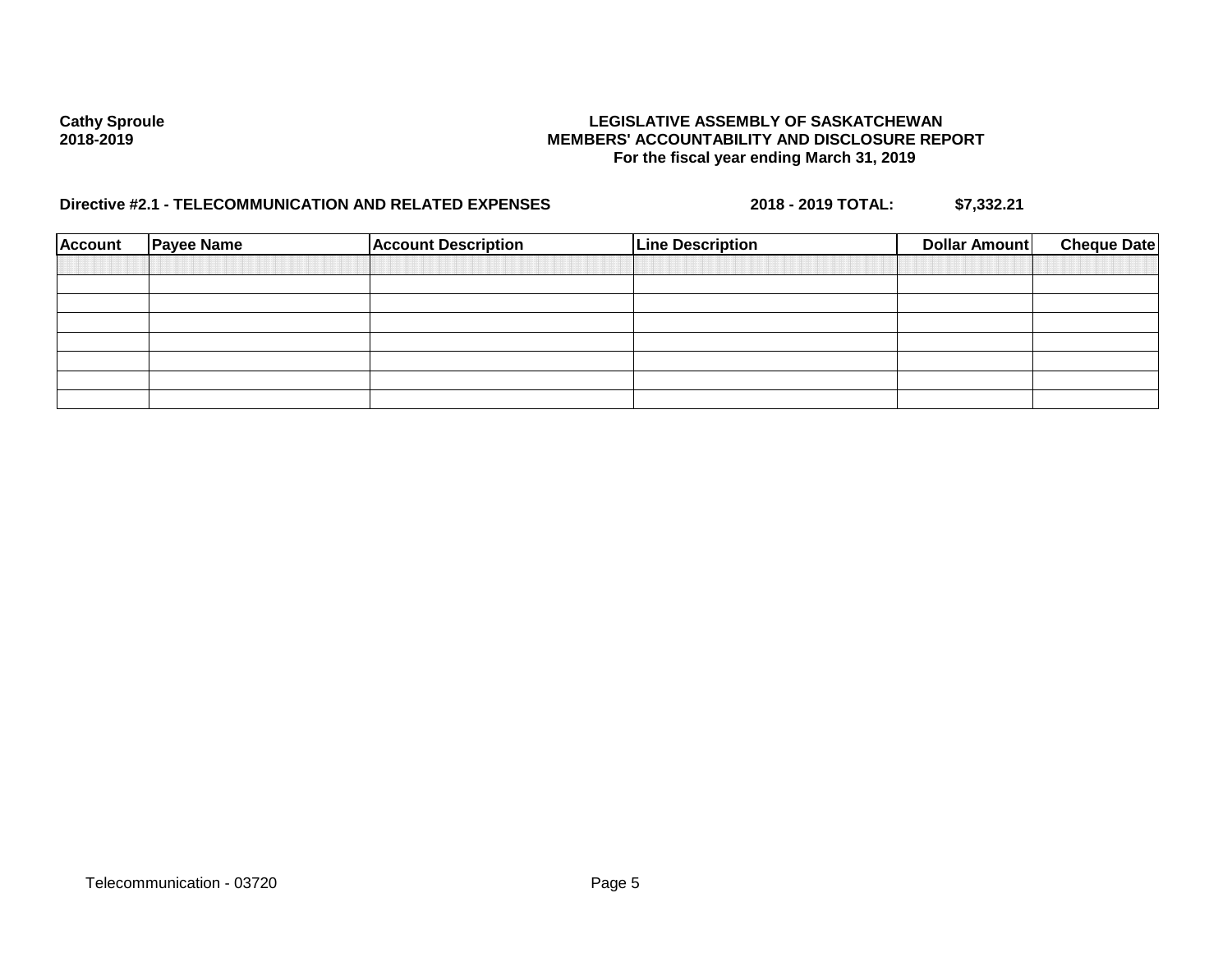## **LEGISLATIVE ASSEMBLY OF SASKATCHEWAN MEMBERS' ACCOUNTABILITY AND DISCLOSURE REPORT For the fiscal year ending March 31, 2019**

| <b>Account</b> | <b>Payee Name</b>                  | <b>Account Description</b>  | <b>Line Description</b>              | <b>Dollar Amount</b> | <b>Cheque Date</b> |
|----------------|------------------------------------|-----------------------------|--------------------------------------|----------------------|--------------------|
|                |                                    |                             |                                      |                      |                    |
|                | <b>BELL, RAY &amp; CUNNINGHAM,</b> |                             | JANUARY 2019 MLA REGINA              |                      |                    |
| 541900         | <b>TAHNIS</b>                      | Elected Rep - Travel        | <b>ACCOMMODATIONS</b>                | 1,500.00             | 12-20-18           |
|                | BELL, RAY & CUNNINGHAM,            |                             | FEBRUARY 2019 MLA REGINA             |                      |                    |
| 541900         | <b>TAHNIS</b>                      | <b>Elected Rep - Travel</b> | <b>ACCOMMODATIONS</b>                | 1,500.00             | $01 - 18 - 19$     |
|                | BELL, RAY & CUNNINGHAM,            |                             | MARCH 2019 MLA REGINA                |                      |                    |
| 541900         | <b>TAHNIS</b>                      | Elected Rep - Travel        | <b>ACCOMMODATIONS</b>                | 1,500.00             | 02-22-19           |
|                |                                    |                             | APRIL 2018 MLA REGINA                |                      |                    |
| 541900         | SPROULE, CATHERINE A.              | <b>Elected Rep - Travel</b> | <b>ACCOMMODATIONS</b>                | 1,500.00             | 04-18-18           |
| 541900         | SPROULE, CATHERINE A.              | Elected Rep - Travel        | MLA TRAVEL APRIL 8 - 30, 2018        | 1,934.35             | 05-01-18           |
|                |                                    |                             | MAY 2018 MLA REGINA                  |                      |                    |
| 541900         | SPROULE, CATHERINE A.              | <b>Elected Rep - Travel</b> | <b>ACCOMMODATIONS</b>                | 1,550.00             | 05-22-18           |
| 541900         | SPROULE, CATHERINE A.              | <b>Elected Rep - Travel</b> | MLA TRAVEL MAY 1 - 24, 2018          | 2,212.43             | 06-07-18           |
| 541900         | SPROULE, CATHERINE A.              | <b>Elected Rep - Travel</b> | MLA TRAVEL MAY 28-29, 2018           | 425.80               | 06-07-18           |
|                |                                    |                             | JUNE 2018 MLA REGINA                 |                      |                    |
| 541900         | SPROULE, CATHERINE A.              | <b>Elected Rep - Travel</b> | <b>ACCOMMODATIONS</b>                | 1,500.00             | 06-27-18           |
| 541900         | SPROULE, CATHERINE A.              | Elected Rep - Travel        | MLA TRAVEL JUNE 20 - 27, 2018        | 629.85               | 06-27-18           |
|                |                                    |                             | JULY 2018 MLA REGINA                 |                      |                    |
| 541900         | SPROULE, CATHERINE A.              | Elected Rep - Travel        | <b>ACCOMMODATIONS</b>                | 1,550.00             | 08-08-18           |
|                |                                    |                             | MLA REGINA ACCOMMODATIONS AUGUST     |                      |                    |
| 541900         | SPROULE, CATHERINE A.              | <b>Elected Rep - Travel</b> | 2018                                 | 1,550.00             | 09-04-18           |
|                |                                    |                             | SEPTEMBER 2018 MLA REGINA            |                      |                    |
| 541900         | SPROULE, CATHERINE A.              | <b>Elected Rep - Travel</b> | <b>ACCOMMODATIONS</b>                | 1,500.00             | 09-24-18           |
| 541900         | SPROULE, CATHERINE A.              | Elected Rep - Travel        | MLA TRAVEL SEPTEMBER 9 - 26, 2018    | 815.12               | 10-02-18           |
| 541900         | SPROULE, CATHERINE A.              | Elected Rep - Travel        | MLA TRAVEL SEPTEMBER 29, 2018        | 179.70               | 10-09-18           |
|                |                                    |                             | OCTOBER 2018 MLA REGINA              |                      |                    |
| 541900         | SPROULE, CATHERINE A.              | Elected Rep - Travel        | <b>ACCOMMODATION</b>                 | 1,550.00             | 10-22-18           |
|                |                                    |                             | <b>MLA REGINA ACCOMMODATIONS NOV</b> |                      |                    |
| 541900         | SPROULE, CATHERINE A.              | <b>Elected Rep - Travel</b> | 2018                                 | 1,500.00             | $11 - 01 - 18$     |
| 541900         | SPROULE, CATHERINE A.              | Elected Rep - Travel        | MLA TRAVEL OCTOBER 15 - 31, 2018     | 1,506.90             | $11-01-18$         |
| 541900         | SPROULE, CATHERINE A.              | <b>Elected Rep - Travel</b> | MLA TRAVEL NOVEMBER 22 - 29, 2018    | 2,431.60             | 11-29-18           |
|                |                                    |                             | DECEMBER 2018 REGINA                 |                      |                    |
| 541900         | SPROULE, CATHERINE A.              | <b>Elected Rep - Travel</b> | <b>ACCOMMODATIONS</b>                | 1,550.00             | 12-19-18           |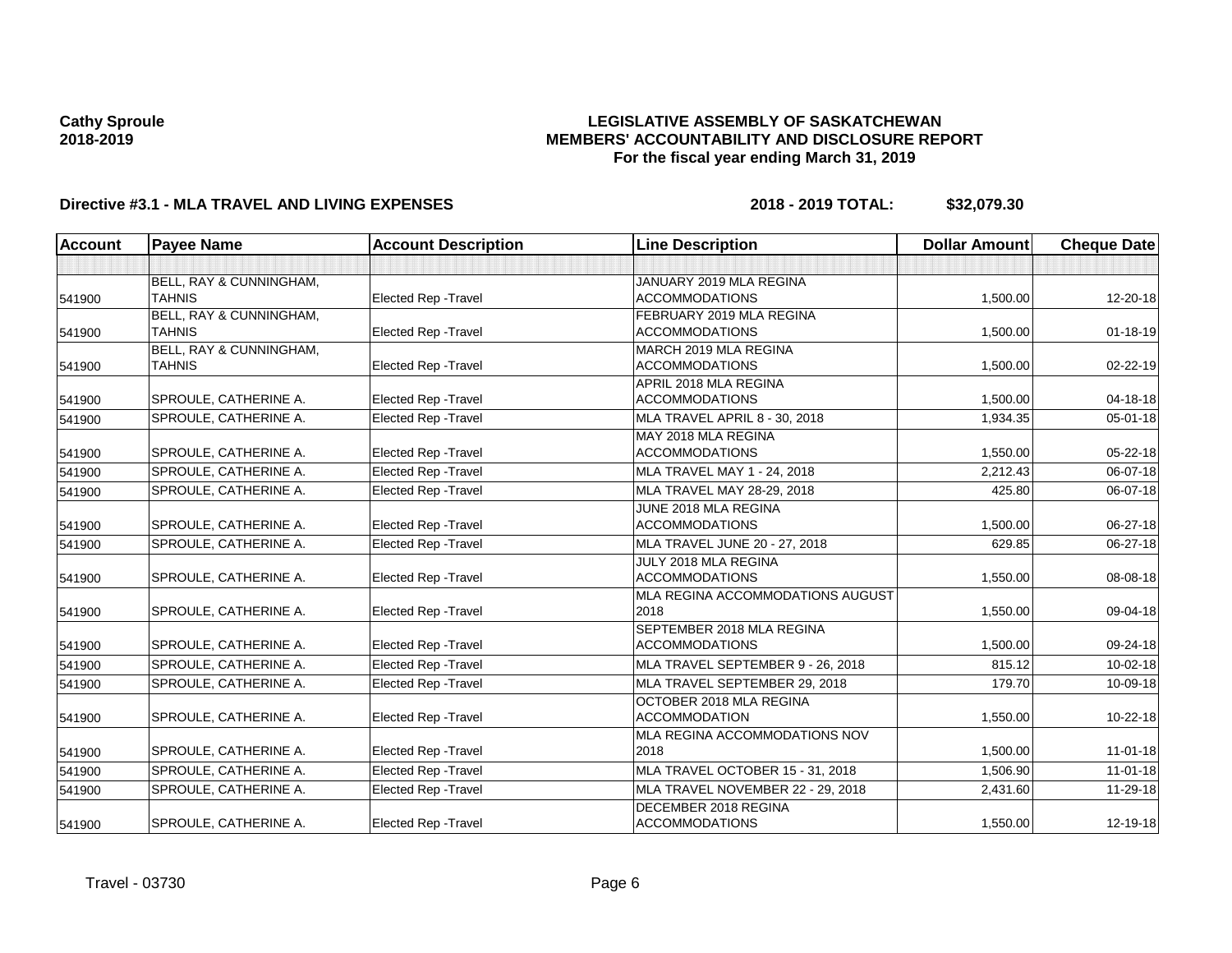## **LEGISLATIVE ASSEMBLY OF SASKATCHEWAN MEMBERS' ACCOUNTABILITY AND DISCLOSURE REPORT For the fiscal year ending March 31, 2019**

| <b>Account</b> | <b>Payee Name</b>     | <b>Account Description</b> | <b>Line Description</b>          | <b>Dollar Amount</b> | <b>Cheque Date</b> |
|----------------|-----------------------|----------------------------|----------------------------------|----------------------|--------------------|
|                |                       |                            |                                  |                      |                    |
| 541900         | SPROULE, CATHERINE A. | Elected Rep - Travel       | MLA TRAVEL DECEMBER 2 - 6, 2018  | 490.40               | $01 - 14 - 19$     |
| 541900         | SPROULE, CATHERINE A. | Elected Rep - Travel       | MLA TRAVEL FEBRUARY 9 - 28, 2019 | 302.95               | 03-06-19           |
| 541900         | SPROULE, CATHERINE A. | Elected Rep - Travel       | MLA TRAVEL MARCH 3 - 31, 2019    | 2,900.20             | 03-29-19           |
|                |                       |                            |                                  |                      |                    |
|                |                       |                            |                                  |                      |                    |
|                |                       |                            |                                  |                      |                    |
|                |                       |                            |                                  |                      |                    |
|                |                       |                            |                                  |                      |                    |
|                |                       |                            |                                  |                      |                    |
|                |                       |                            |                                  |                      |                    |
|                |                       |                            |                                  |                      |                    |
|                |                       |                            |                                  |                      |                    |
|                |                       |                            |                                  |                      |                    |
|                |                       |                            |                                  |                      |                    |
|                |                       |                            |                                  |                      |                    |
|                |                       |                            |                                  |                      |                    |
|                |                       |                            |                                  |                      |                    |
|                |                       |                            |                                  |                      |                    |
|                |                       |                            |                                  |                      |                    |
|                |                       |                            |                                  |                      |                    |
|                |                       |                            |                                  |                      |                    |
|                |                       |                            |                                  |                      |                    |
|                |                       |                            |                                  |                      |                    |
|                |                       |                            |                                  |                      |                    |
|                |                       |                            |                                  |                      |                    |
|                |                       |                            |                                  |                      |                    |
|                |                       |                            |                                  |                      |                    |
|                |                       |                            |                                  |                      |                    |
|                |                       |                            |                                  |                      |                    |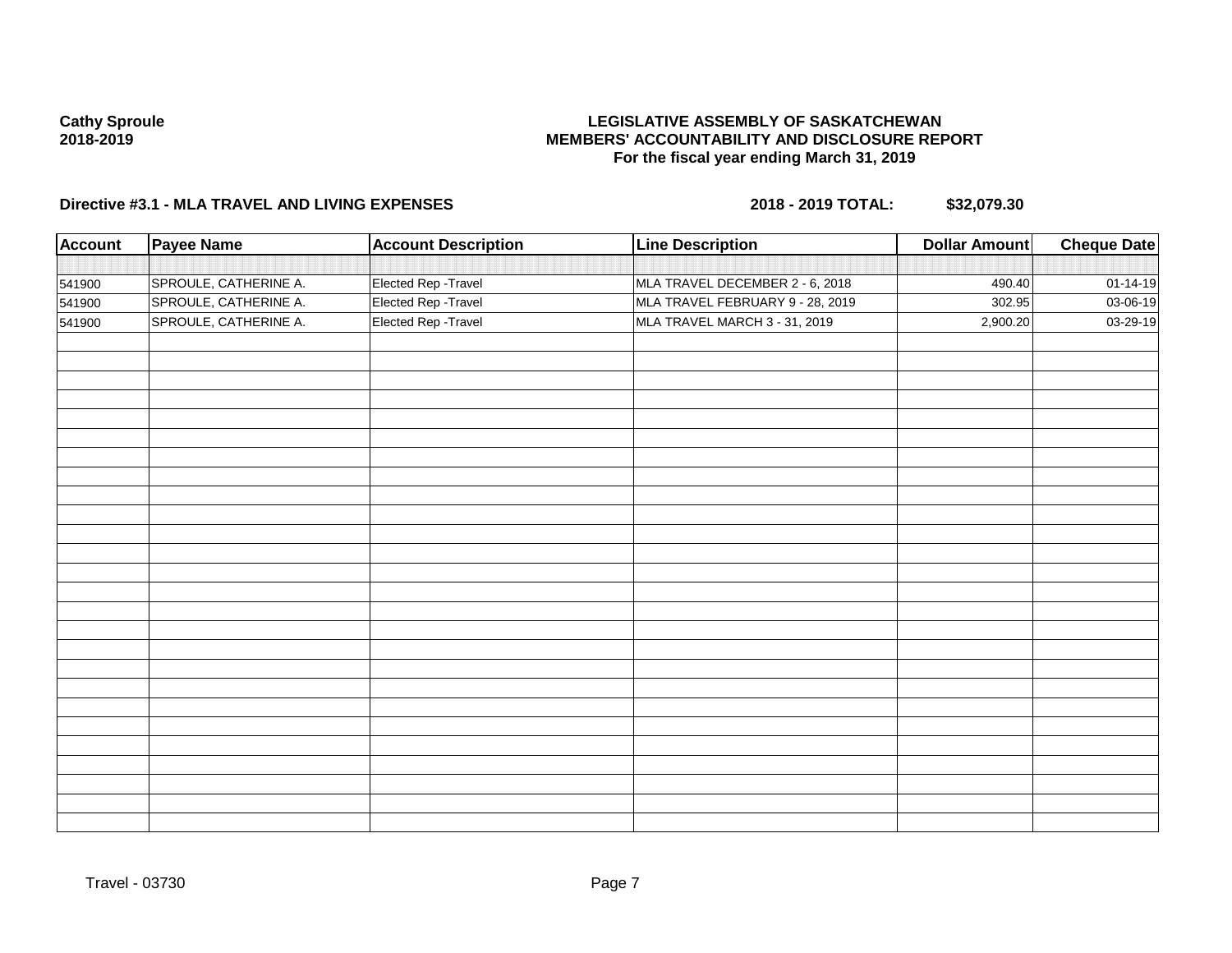## **LEGISLATIVE ASSEMBLY OF SASKATCHEWAN MEMBERS' ACCOUNTABILITY AND DISCLOSURE REPORT For the fiscal year ending March 31, 2019**

| <b>Account</b> | Payee Name | <b>Account Description</b> | <b>Line Description</b> | <b>Cheque Date</b><br><b>Dollar Amount</b> |
|----------------|------------|----------------------------|-------------------------|--------------------------------------------|
|                |            |                            |                         |                                            |
|                |            |                            |                         |                                            |
|                |            |                            |                         |                                            |
|                |            |                            |                         |                                            |
|                |            |                            |                         |                                            |
|                |            |                            |                         |                                            |
|                |            |                            |                         |                                            |
|                |            |                            |                         |                                            |
|                |            |                            |                         |                                            |
|                |            |                            |                         |                                            |
|                |            |                            |                         |                                            |
|                |            |                            |                         |                                            |
|                |            |                            |                         |                                            |
|                |            |                            |                         |                                            |
|                |            |                            |                         |                                            |
|                |            |                            |                         |                                            |
|                |            |                            |                         |                                            |
|                |            |                            |                         |                                            |
|                |            |                            |                         |                                            |
|                |            |                            |                         |                                            |
|                |            |                            |                         |                                            |
|                |            |                            |                         |                                            |
|                |            |                            |                         |                                            |
|                |            |                            |                         |                                            |
|                |            |                            |                         |                                            |
|                |            |                            |                         |                                            |
|                |            |                            |                         |                                            |
|                |            |                            |                         |                                            |
|                |            |                            |                         |                                            |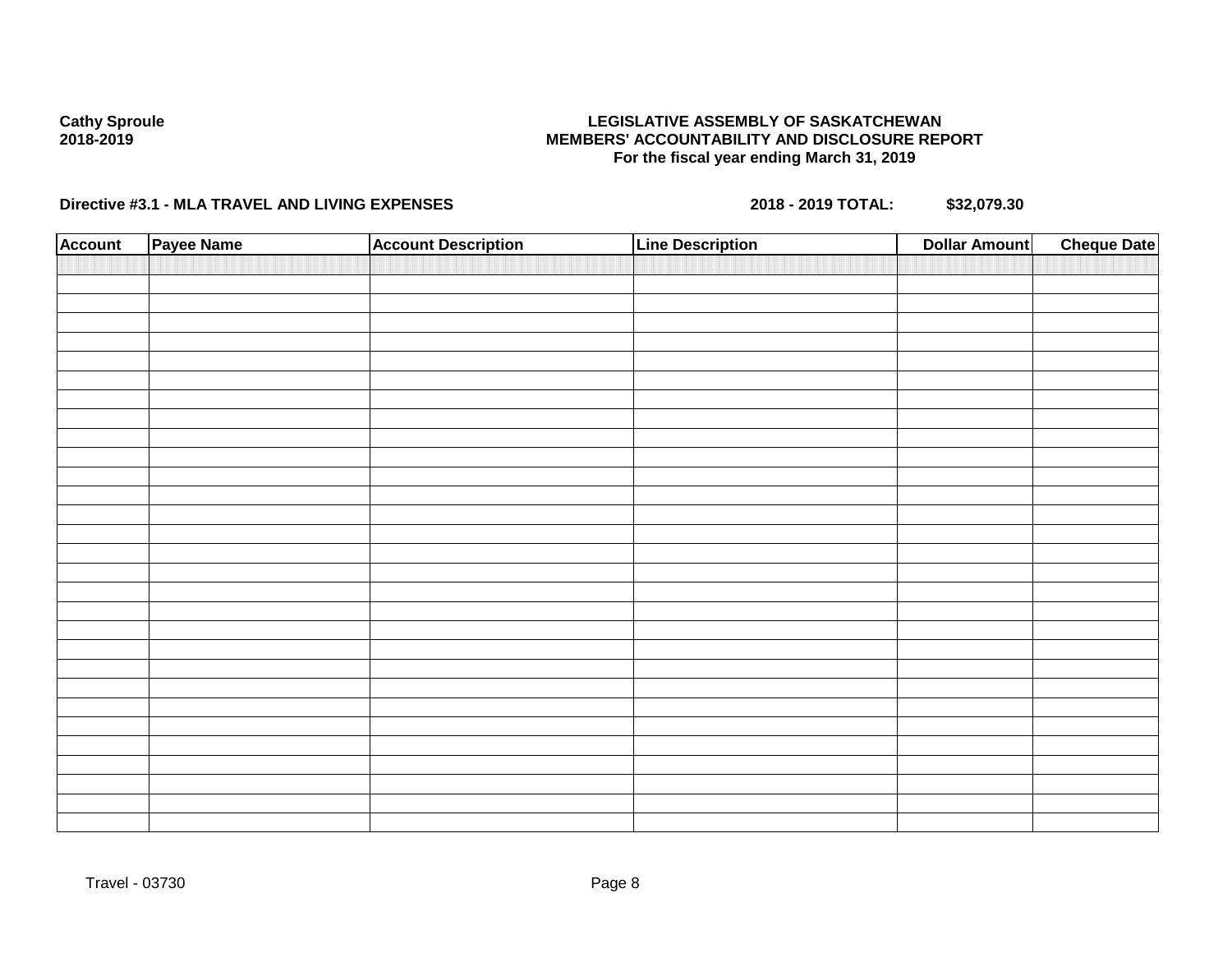## **LEGISLATIVE ASSEMBLY OF SASKATCHEWAN MEMBERS' ACCOUNTABILITY AND DISCLOSURE REPORT For the fiscal year ending March 31, 2019**

| <b>Account</b> | Payee Name | <b>Account Description</b> | <b>Line Description</b> | <b>Cheque Date</b><br><b>Dollar Amount</b> |
|----------------|------------|----------------------------|-------------------------|--------------------------------------------|
|                |            |                            |                         |                                            |
|                |            |                            |                         |                                            |
|                |            |                            |                         |                                            |
|                |            |                            |                         |                                            |
|                |            |                            |                         |                                            |
|                |            |                            |                         |                                            |
|                |            |                            |                         |                                            |
|                |            |                            |                         |                                            |
|                |            |                            |                         |                                            |
|                |            |                            |                         |                                            |
|                |            |                            |                         |                                            |
|                |            |                            |                         |                                            |
|                |            |                            |                         |                                            |
|                |            |                            |                         |                                            |
|                |            |                            |                         |                                            |
|                |            |                            |                         |                                            |
|                |            |                            |                         |                                            |
|                |            |                            |                         |                                            |
|                |            |                            |                         |                                            |
|                |            |                            |                         |                                            |
|                |            |                            |                         |                                            |
|                |            |                            |                         |                                            |
|                |            |                            |                         |                                            |
|                |            |                            |                         |                                            |
|                |            |                            |                         |                                            |
|                |            |                            |                         |                                            |
|                |            |                            |                         |                                            |
|                |            |                            |                         |                                            |
|                |            |                            |                         |                                            |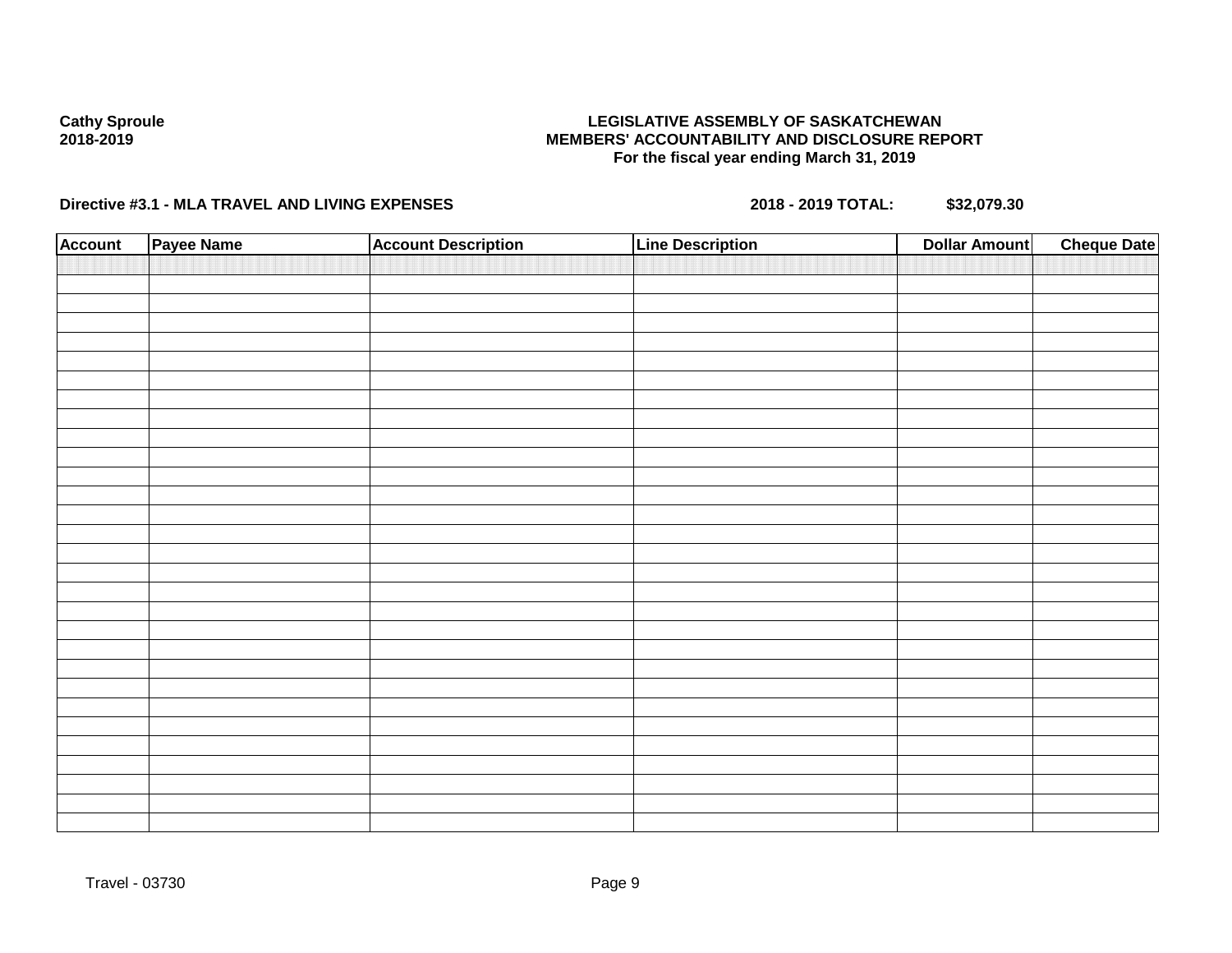## **LEGISLATIVE ASSEMBLY OF SASKATCHEWAN MEMBERS' ACCOUNTABILITY AND DISCLOSURE REPORT For the fiscal year ending March 31, 2019**

| <b>Account</b> | Payee Name | <b>Account Description</b> | <b>Line Description</b> | <b>Dollar Amount</b> | <b>Cheque Date</b> |
|----------------|------------|----------------------------|-------------------------|----------------------|--------------------|
|                |            |                            |                         |                      |                    |
|                |            |                            |                         |                      |                    |
|                |            |                            |                         |                      |                    |
|                |            |                            |                         |                      |                    |
|                |            |                            |                         |                      |                    |
|                |            |                            |                         |                      |                    |
|                |            |                            |                         |                      |                    |
|                |            |                            |                         |                      |                    |
|                |            |                            |                         |                      |                    |
|                |            |                            |                         |                      |                    |
|                |            |                            |                         |                      |                    |
|                |            |                            |                         |                      |                    |
|                |            |                            |                         |                      |                    |
|                |            |                            |                         |                      |                    |
|                |            |                            |                         |                      |                    |
|                |            |                            |                         |                      |                    |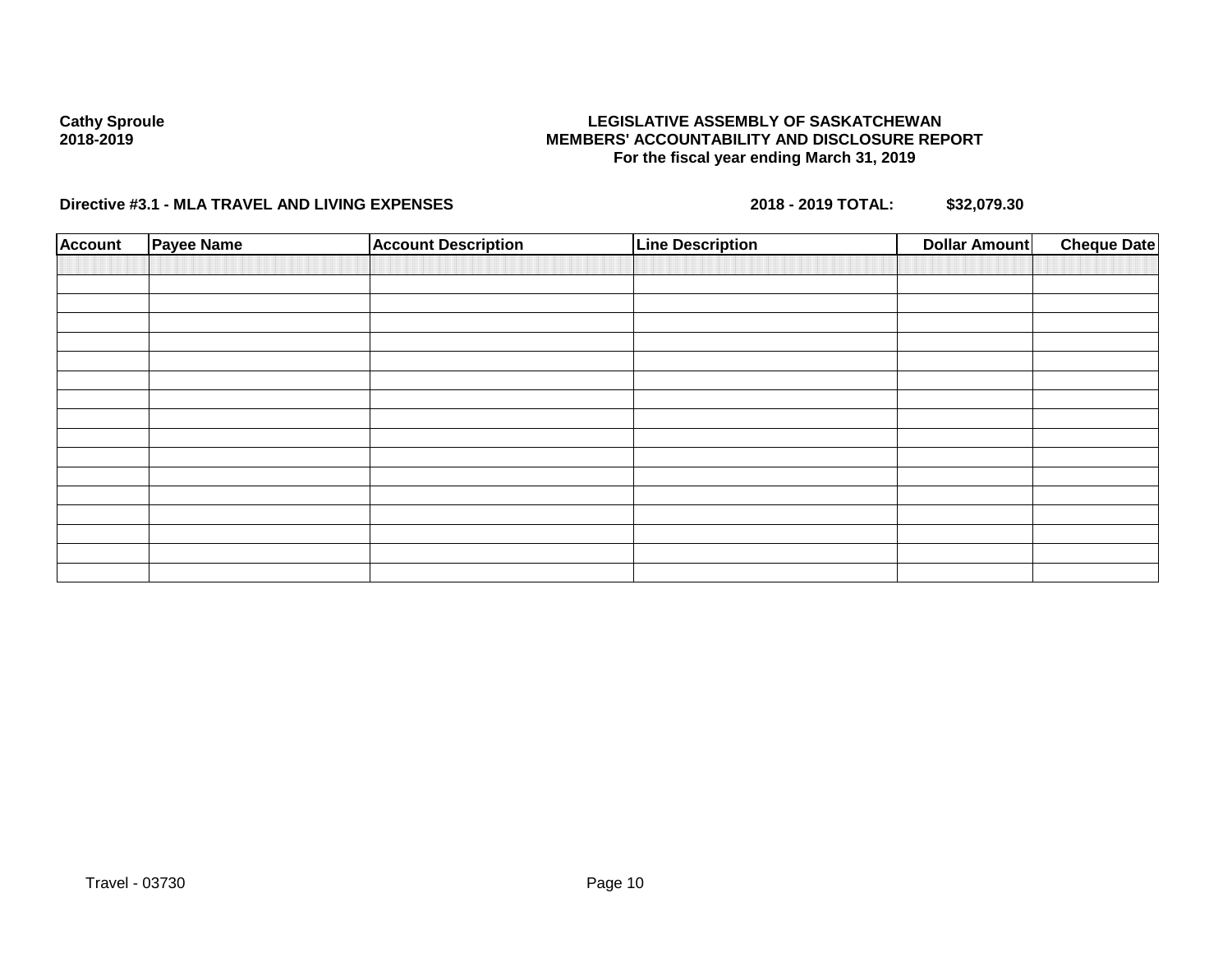## **LEGISLATIVE ASSEMBLY OF SASKATCHEWAN MEMBERS' ACCOUNTABILITY AND DISCLOSURE REPORT For the fiscal year ending March 31, 2019**

| <b>Account</b> | <b>Payee Name</b>                                      | <b>Account Description</b>                | <b>Line Description</b>           | <b>Dollar Amount</b> | <b>Cheque Date</b> |
|----------------|--------------------------------------------------------|-------------------------------------------|-----------------------------------|----------------------|--------------------|
|                |                                                        |                                           |                                   |                      |                    |
| 521372         | MICHAEL BELL PHOTOGRAPHY                               | Photographer's Services                   | PHOTOGRAPHIC SERVICES             | 101.92               | $01 - 01 - 19$     |
| 521372         | MICHAEL BELL PHOTOGRAPHY                               | Photographer's Services                   | PHOTOGRAPHIC SERVICES             | 26.50                | 01-02-19           |
| 522000         | <b>COLLIERS INTERNATIONAL</b>                          | Rent of Ground, Buildings and Other Space | APRIL 2018 MLA REGINA OFFICE RENT | 1,758.95             | 04-01-18           |
| 522000         | COLLIERS MCCLOCKLIN REAL<br><b>ESTATE CORP.</b>        | Rent of Ground, Buildings and Other Space | MAY 2018 MLA OFFICE RENT          | 1,758.95             | 04-23-18           |
| 522000         | <b>COLLIERS MCCLOCKLIN REAL</b><br><b>ESTATE CORP.</b> | Rent of Ground, Buildings and Other Space | JUNE 2018 MLA OFFICE RENT         | 1,758.95             | 06-01-18           |
| 522000         | <b>COLLIERS MCCLOCKLIN REAL</b><br><b>ESTATE CORP.</b> | Rent of Ground, Buildings and Other Space | JULY 2018 MLA OFFICE RENT         | 1,758.95             | 06-19-18           |
| 522000         | <b>COLLIERS MCCLOCKLIN REAL</b><br><b>ESTATE CORP.</b> | Rent of Ground, Buildings and Other Space | AUGUST 2018 MLA OFFICE RENT       | 1,758.95             | 07-31-18           |
| 522000         | <b>COLLIERS MCCLOCKLIN REAL</b><br><b>ESTATE CORP.</b> | Rent of Ground, Buildings and Other Space | SEPTEMBER 2018 MLA OFFICE RENT    | 1,758.95             | 09-21-18           |
| 522000         | <b>COLLIERS MCCLOCKLIN REAL</b><br><b>ESTATE CORP.</b> | Rent of Ground, Buildings and Other Space | OCTOBER 2018 MLA OFFICE RENT      | 1,758.95             | 09-26-18           |
| 522000         | <b>COLLIERS MCCLOCKLIN REAL</b><br><b>ESTATE CORP.</b> | Rent of Ground, Buildings and Other Space | NOVEMBER 2018 MLA OFFICE RENT     | 1,758.95             | $11-01-18$         |
| 522000         | <b>COLLIERS MCCLOCKLIN REAL</b><br><b>ESTATE CORP.</b> | Rent of Ground, Buildings and Other Space | DECEMBER 2018 MLA OFFICE RENT     | 1,758.95             | 11-07-18           |
| 522000         | <b>COLLIERS MCCLOCKLIN REAL</b><br>IESTATE CORP.       | Rent of Ground, Buildings and Other Space | JANUARY 2019 MLA OFFICE RENT      | 1,758.95             | $01 - 01 - 19$     |
| 522000         | <b>COLLIERS MCCLOCKLIN REAL</b><br><b>ESTATE CORP.</b> | Rent of Ground, Buildings and Other Space | FEBRUARY 2019 MLA OFFICE RENT     | 1,758.95             | $01 - 22 - 19$     |
| 522000         | <b>COLLIERS MCCLOCKLIN REAL</b><br><b>ESTATE CORP.</b> | Rent of Ground, Buildings and Other Space | MARCH 2019 MLA OFFICE RENT        | 1,758.95             | $02 - 21 - 19$     |
| 522000         | <b>SASKATOON, CITY OF</b>                              | Rent of Ground, Buildings and Other Space | CCC MULTI PURPOSE ROOM            | 28.67                | 10-03-18           |
| 522200         | MINISTER OF FINANCE-MINISTRY<br>OF CENTRAL SERVICES    | Rent of Photocopiers                      | PHOTOCOPIER SERVICE FEE 2018/19   | 100.00               | $12 - 01 - 18$     |
| 522200         | TOSHIBA OF CANADA LTD.                                 | Rent of Photocopiers                      | <b>COPIER CHARGES</b>             | 55.29                | $05 - 01 - 18$     |
| 522200         | TOSHIBA OF CANADA LTD.                                 | <b>Rent of Photocopiers</b>               | <b>COPIER CHARGES</b>             | 144.25               | $05 - 01 - 18$     |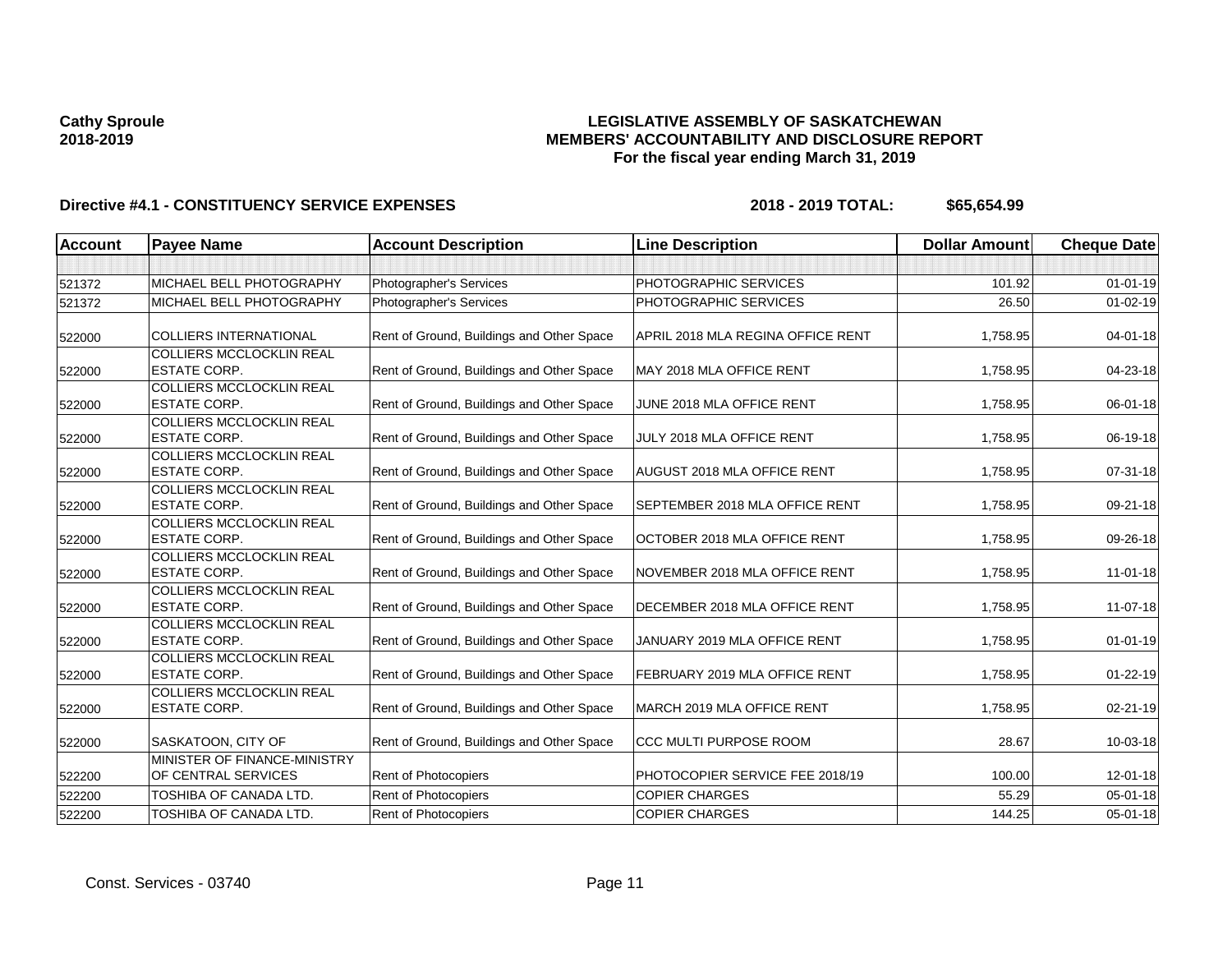## **LEGISLATIVE ASSEMBLY OF SASKATCHEWAN MEMBERS' ACCOUNTABILITY AND DISCLOSURE REPORT For the fiscal year ending March 31, 2019**

| <b>Account</b> | <b>Payee Name</b>                                   | <b>Account Description</b>           | <b>Line Description</b>          | <b>Dollar Amount</b> | <b>Cheque Date</b> |
|----------------|-----------------------------------------------------|--------------------------------------|----------------------------------|----------------------|--------------------|
|                |                                                     |                                      |                                  |                      |                    |
| 522200         | TOSHIBA OF CANADA LTD.                              | Rent of Photocopiers                 | <b>COPIER CHARGES</b>            | 46.51                | 05-07-18           |
| 522200         | <b>TOSHIBA OF CANADA LTD.</b>                       | Rent of Photocopiers                 | <b>COPIER CHARGES</b>            | 137.96               | 07-01-18           |
| 522200         | TOSHIBA OF CANADA LTD.                              | Rent of Photocopiers                 | <b>COPIER CHARGES</b>            | 70.79                | 07-09-18           |
| 522200         | TOSHIBA OF CANADA LTD.                              | Rent of Photocopiers                 | <b>COPIER CHARGES</b>            | 171.45               | 09-01-18           |
| 522200         | TOSHIBA OF CANADA LTD.                              | Rent of Photocopiers                 | <b>COPIER CHARGES</b>            | 76.37                | 09-07-18           |
| 522200         | TOSHIBA OF CANADA LTD.                              | <b>Rent of Photocopiers</b>          | <b>COPIER CHARGES</b>            | 75.43                | 10-08-18           |
| 522200         | TOSHIBA OF CANADA LTD.                              | Rent of Photocopiers                 | <b>COPIER CHARGES</b>            | 110.86               | 11-06-18           |
| 522200         | TOSHIBA OF CANADA LTD.                              | Rent of Photocopiers                 | <b>COPIER CHARGES</b>            | 73.03                | $01 - 01 - 19$     |
| 522200         | TOSHIBA OF CANADA LTD.                              | Rent of Photocopiers                 | <b>COPIER CHARGES</b>            | 46.51                | $01 - 08 - 19$     |
| 522200         | TOSHIBA OF CANADA LTD.                              | Rent of Photocopiers                 | <b>COPIER CHARGES</b>            | 147.62               | $03 - 01 - 19$     |
| 522200         | TOSHIBA OF CANADA LTD.                              | Rent of Photocopiers                 | <b>COPIER CHARGES</b>            | 154.43               | 03-08-19           |
| 522500         | LAROCHE-MCDONALD AGENCIES<br>LTD.                   | <b>Insurance Premiums</b>            | POLICY #C081337578 2018/19       | 498.20               | $11-01-18$         |
| 524600         | SASKATOON FIRE PROTECTION<br>(1983) LTD.            | Maintenance Contracts                | FIRE EXTINGUISHER SERVICES       | 54.62                | 09-01-18           |
| 525000         | MINISTER OF FINANCE-MINISTRY<br>OF CENTRAL SERVICES | Postal, Courier, Freight and Related | APRIL 2018 MAIL SERVICES         | 47.92                | $07 - 01 - 18$     |
| 525000         | MINISTER OF FINANCE-MINISTRY<br>OF CENTRAL SERVICES | Postal, Courier, Freight and Related | MAY 2018 MAIL SERVICES           | 47.92                | $07 - 01 - 18$     |
| 525000         | MINISTER OF FINANCE-MINISTRY<br>OF CENTRAL SERVICES | Postal, Courier, Freight and Related | JUNE 2018 MAIL SERVICES          | 923.50               | 08-01-18           |
| 525000         | MINISTER OF FINANCE-MINISTRY<br>OF CENTRAL SERVICES | Postal, Courier, Freight and Related | JULY 2018 MAIL SERVICES          | 45.96                | 09-06-18           |
| 525000         | MINISTER OF FINANCE-MINISTRY<br>OF CENTRAL SERVICES | Postal, Courier, Freight and Related | <b>AUGUST 2018 MAIL SERVICES</b> | 47.33                | 10-10-18           |
| 525000         | MINISTER OF FINANCE-MINISTRY<br>OF CENTRAL SERVICES | Postal, Courier, Freight and Related | SEPTEMBER 2018 MAIL SERVICES     | 46.02                | $11 - 01 - 18$     |
| 525000         | MINISTER OF FINANCE-MINISTRY<br>OF CENTRAL SERVICES | Postal, Courier, Freight and Related | OCTOBER 2018 MAIL SERVICES       | 46.02                | 12-01-18           |
| 525000         | MINISTER OF FINANCE-MINISTRY<br>OF CENTRAL SERVICES | Postal, Courier, Freight and Related | MSS63139                         | 46.02                | $01 - 01 - 19$     |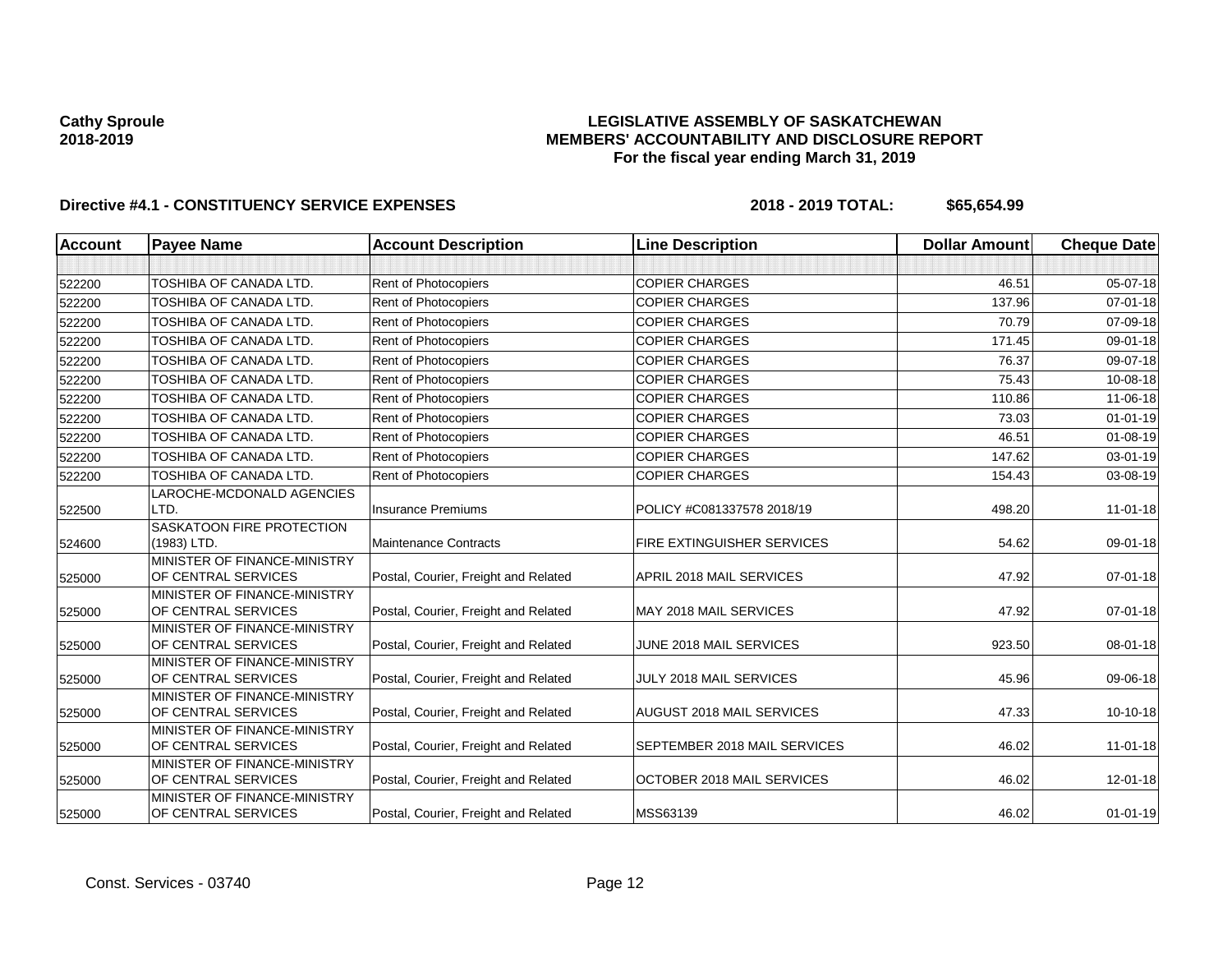## **LEGISLATIVE ASSEMBLY OF SASKATCHEWAN MEMBERS' ACCOUNTABILITY AND DISCLOSURE REPORT For the fiscal year ending March 31, 2019**

| <b>Account</b> | <b>Payee Name</b>                                   | <b>Account Description</b>           | <b>Line Description</b>                        | <b>Dollar Amount</b> | <b>Cheque Date</b> |
|----------------|-----------------------------------------------------|--------------------------------------|------------------------------------------------|----------------------|--------------------|
|                |                                                     |                                      |                                                |                      |                    |
| 525000         | MINISTER OF FINANCE-MINISTRY<br>OF CENTRAL SERVICES | Postal, Courier, Freight and Related | DECEMBER 2018 MAIL SERVICES                    | 46.02                | $02 - 01 - 19$     |
| 525000         | MINISTER OF FINANCE-MINISTRY<br>OF CENTRAL SERVICES | Postal, Courier, Freight and Related | JANUARY 2019 MAIL SERVICES                     | 46.02                | 03-01-19           |
| 525000         | MINISTER OF FINANCE-MINISTRY<br>OF CENTRAL SERVICES | Postal, Courier, Freight and Related | FEBRUARY 2019 MAIL SERVICES                    | 46.02                | 03-14-19           |
| 525000         | MINISTER OF FINANCE-MINISTRY<br>OF CENTRAL SERVICES | Postal, Courier, Freight and Related | MAIL SERVICES MAR/19                           | 46.02                | 03-31-19           |
| 525000         | SPROULE, CATHERINE A.                               | Postal, Courier, Freight and Related | <b>REIMB: POSTAGE</b>                          | 535.50               | 12-07-18           |
| 528000         | NETFORE SYSTEMS INC.                                | <b>Support Services</b>              | ANNUAL SOFTWARE LICENSE<br><b>SUBSCRIPTION</b> | 3,000.00             | 08-17-18           |
| 528000         | POWERLAND COMPUTERS LTD.                            | <b>Support Services</b>              | <b>TECHNICAL SERVICE</b>                       | 36.97                | $07 - 01 - 18$     |
| 528000         | POWERLAND COMPUTERS LTD.                            | <b>Support Services</b>              | <b>TECH SERVICE</b>                            | 36.97                | 03-01-19           |
| 528000         | POWERLAND COMPUTERS LTD.                            | <b>Support Services</b>              | <b>TECHNICAL SERVICE</b>                       | 110.92               | 03-27-19           |
| 529000         | MARRIOTT, DARCY                                     | <b>General Contractual Services</b>  | OFFICE CLEANING SERVICES                       | 63.60                | $04 - 01 - 18$     |
| 529000         | <b>MARRIOTT, DARCY</b>                              | <b>General Contractual Services</b>  | OFFICE CLEANING SERVICES                       | 63.60                | 04-10-18           |
| 529000         | MARRIOTT, DARCY                                     | <b>General Contractual Services</b>  | OFFICE CLEANING SERVICES                       | 63.00                | $05 - 01 - 18$     |
| 529000         | <b>MARRIOTT, DARCY</b>                              | <b>General Contractual Services</b>  | OFFICE CLEANING SERVICES                       | 63.60                | $05 - 01 - 18$     |
| 529000         | MARRIOTT, DARCY                                     | <b>General Contractual Services</b>  | OFFICE CLEANING SERVICES                       | 63.60                | 05-24-18           |
| 529000         | MARRIOTT, DARCY                                     | <b>General Contractual Services</b>  | OFFICE CLEANING SERVICES                       | 63.60                | 06-01-18           |
| 529000         | <b>MARRIOTT, DARCY</b>                              | <b>General Contractual Services</b>  | OFFICE CLEANING SERVICES                       | 63.60                | 06-03-18           |
| 529000         | MARRIOTT, DARCY                                     | <b>General Contractual Services</b>  | OFFICE CLEANING SERVICES                       | 63.60                | $07 - 01 - 18$     |
| 529000         | <b>MARRIOTT, DARCY</b>                              | <b>General Contractual Services</b>  | OFFICE CLEANING SERVICES                       | 63.60                | $07 - 01 - 18$     |
| 529000         | MARRIOTT, DARCY                                     | <b>General Contractual Services</b>  | OFFICE CLEANING SERVICES                       | 63.60                | 07-09-18           |
| 529000         | MARRIOTT, DARCY                                     | <b>General Contractual Services</b>  | OFFICE CLEANING SERVICES                       | 63.60                | $07 - 22 - 18$     |
| 529000         | <b>MARRIOTT, DARCY</b>                              | <b>General Contractual Services</b>  | OFFICE CLEANING SERVICES                       | 63.60                | 08-01-18           |
| 529000         | MARRIOTT, DARCY                                     | <b>General Contractual Services</b>  | OFFICE CLEANING SERVICES                       | 63.60                | 08-12-18           |
| 529000         | MARRIOTT, DARCY                                     | <b>General Contractual Services</b>  | OFFICE CLEANING SERVICES                       | 63.60                | $09 - 01 - 18$     |
| 529000         | MARRIOTT, DARCY                                     | <b>General Contractual Services</b>  | OFFICE CLEANING SERVICES                       | 63.60                | 09-03-18           |
| 529000         | MARRIOTT, DARCY                                     | <b>General Contractual Services</b>  | OFFICE CLEANING SERVICES                       | 63.60                | 09-12-18           |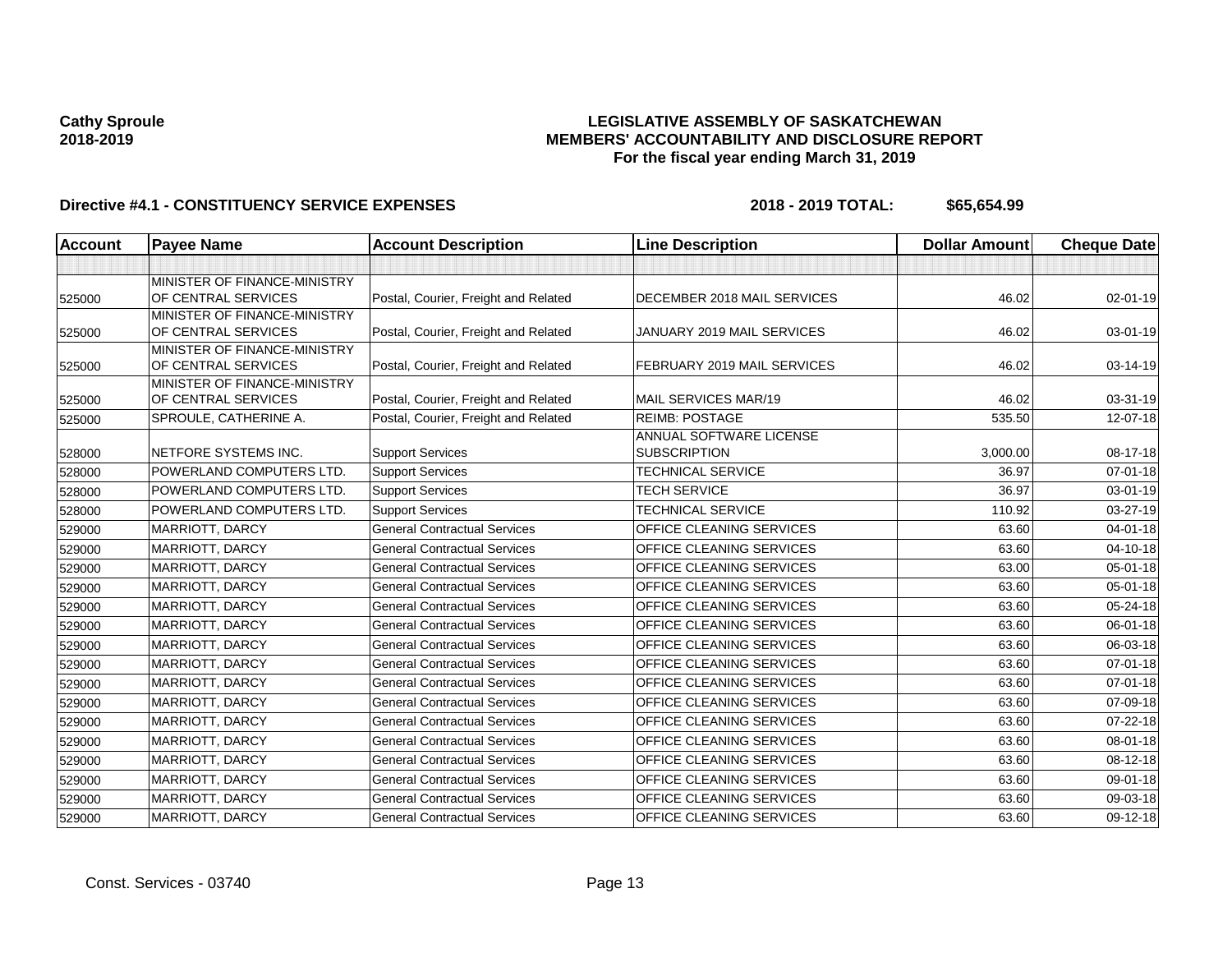## **LEGISLATIVE ASSEMBLY OF SASKATCHEWAN MEMBERS' ACCOUNTABILITY AND DISCLOSURE REPORT For the fiscal year ending March 31, 2019**

| <b>Account</b> | <b>Payee Name</b>                                                      | <b>Account Description</b>          | <b>Line Description</b>                                               | <b>Dollar Amount</b> | <b>Cheque Date</b> |
|----------------|------------------------------------------------------------------------|-------------------------------------|-----------------------------------------------------------------------|----------------------|--------------------|
|                |                                                                        |                                     |                                                                       |                      |                    |
| 529000         | <b>MARRIOTT, DARCY</b>                                                 | <b>General Contractual Services</b> | OFFICE CLEANING SERVICES                                              | 63.60                | $10 - 01 - 18$     |
| 529000         | MARRIOTT, DARCY                                                        | <b>General Contractual Services</b> | OFFICE CLEANING SERVICES                                              | 63.60                | $10-01-18$         |
| 529000         | <b>MARRIOTT, DARCY</b>                                                 | <b>General Contractual Services</b> | OFFICE CLEANING SERVICES                                              | 63.60                | 10-12-18           |
| 529000         | MARRIOTT, DARCY                                                        | <b>General Contractual Services</b> | OFFICE CLEANING SERVICES                                              | 63.60                | $11 - 01 - 18$     |
| 529000         | <b>MARRIOTT, DARCY</b>                                                 | <b>General Contractual Services</b> | OFFICE CLEANING SERVICES                                              | 63.60                | $11 - 04 - 18$     |
| 529000         | MARRIOTT, DARCY                                                        | <b>General Contractual Services</b> | OFFICE CLEANING SERVICES                                              | 63.60                | $11 - 14 - 18$     |
| 529000         | MARRIOTT, DARCY                                                        | <b>General Contractual Services</b> | OFFICE CLEANING SERVICES                                              | 63.60                | $12 - 01 - 18$     |
| 529000         | <b>MARRIOTT, DARCY</b>                                                 | <b>General Contractual Services</b> | OFFICE CLEANING SERVICES                                              | 63.60                | 12-03-18           |
| 529000         | MARRIOTT, DARCY                                                        | <b>General Contractual Services</b> | OFFICE CLEANING SERVICES                                              | 63.60                | 12-13-18           |
| 529000         | <b>MARRIOTT, DARCY</b>                                                 | <b>General Contractual Services</b> | OFFICE CLEANING SERVICES                                              | 63.60                | $01 - 01 - 19$     |
| 529000         | MARRIOTT, DARCY                                                        | <b>General Contractual Services</b> | OFFICE CLEANING SERVICES                                              | 63.60                | $01 - 12 - 19$     |
| 529000         | MARRIOTT, DARCY                                                        | <b>General Contractual Services</b> | OFFICE CLEANING SERVICES                                              | 63.60                | $01 - 23 - 19$     |
| 529000         | <b>MARRIOTT, DARCY</b>                                                 | <b>General Contractual Services</b> | <b>OFFICE CLEANING SERVICES</b>                                       | 63.60                | 02-02-19           |
| 529000         | MARRIOTT, DARCY                                                        | <b>General Contractual Services</b> | OFFICE CLEANING SERVICES                                              | 63.60                | 02-12-19           |
| 529000         | <b>MARRIOTT, DARCY</b>                                                 | <b>General Contractual Services</b> | OFFICE CLEANING SERVICES                                              | 63.60                | 03-01-19           |
| 529000         | <b>MARRIOTT, DARCY</b>                                                 | <b>General Contractual Services</b> | OFFICE CLEANING SERVICES                                              | 63.60                | 03-06-19           |
| 529000         | MARRIOTT, DARCY                                                        | <b>General Contractual Services</b> | OFFICE CLEANING SERVICES                                              | 63.60                | 03-17-19           |
| 529000         | MCNICHOL, DUSTIN JAMES                                                 | <b>General Contractual Services</b> | <b>RESEARCH &amp; PRESENTATION SUPPORT-</b><br><b>FRENCH LANGUAGE</b> | 150.00               | $07 - 11 - 18$     |
| 529000         | MINISTER OF FINANCE-MINISTRY<br>OF HIGHWAYS &<br><b>INFRASTRUCTURE</b> | <b>General Contractual Services</b> | ACCESS TO INFORMATION REQUEST                                         | 62.50                | 03-01-19           |
| 529000         | MINISTER OF FINANCE-MINISTRY<br>OF HIGHWAYS &<br><b>INFRASTRUCTURE</b> | <b>General Contractual Services</b> | <b>ACCESS TO INFORMATION REQUEST</b>                                  | 77.50                | $03 - 01 - 19$     |
|                | MINISTER OF FINANCE-MINISTRY<br>OF IMMIGRATION AND CAREER              |                                     |                                                                       |                      |                    |
| 529000         | <b>TRAINING</b>                                                        | <b>General Contractual Services</b> | <b>ACCESS TO INFORMATION REQUEST</b>                                  | 480.00               | $11 - 01 - 18$     |
| 529000         | ROBERT, TAMMY D                                                        | <b>General Contractual Services</b> | RESEARCH APRIL 1 - MAY 18, 2018                                       | 1,500.00             | 05-18-18           |
| 529000         | ROBERT. TAMMY D                                                        | <b>General Contractual Services</b> | RESEARCH MAY 18 - JUNE 29, 2018                                       | 1,500.00             | $07 - 01 - 18$     |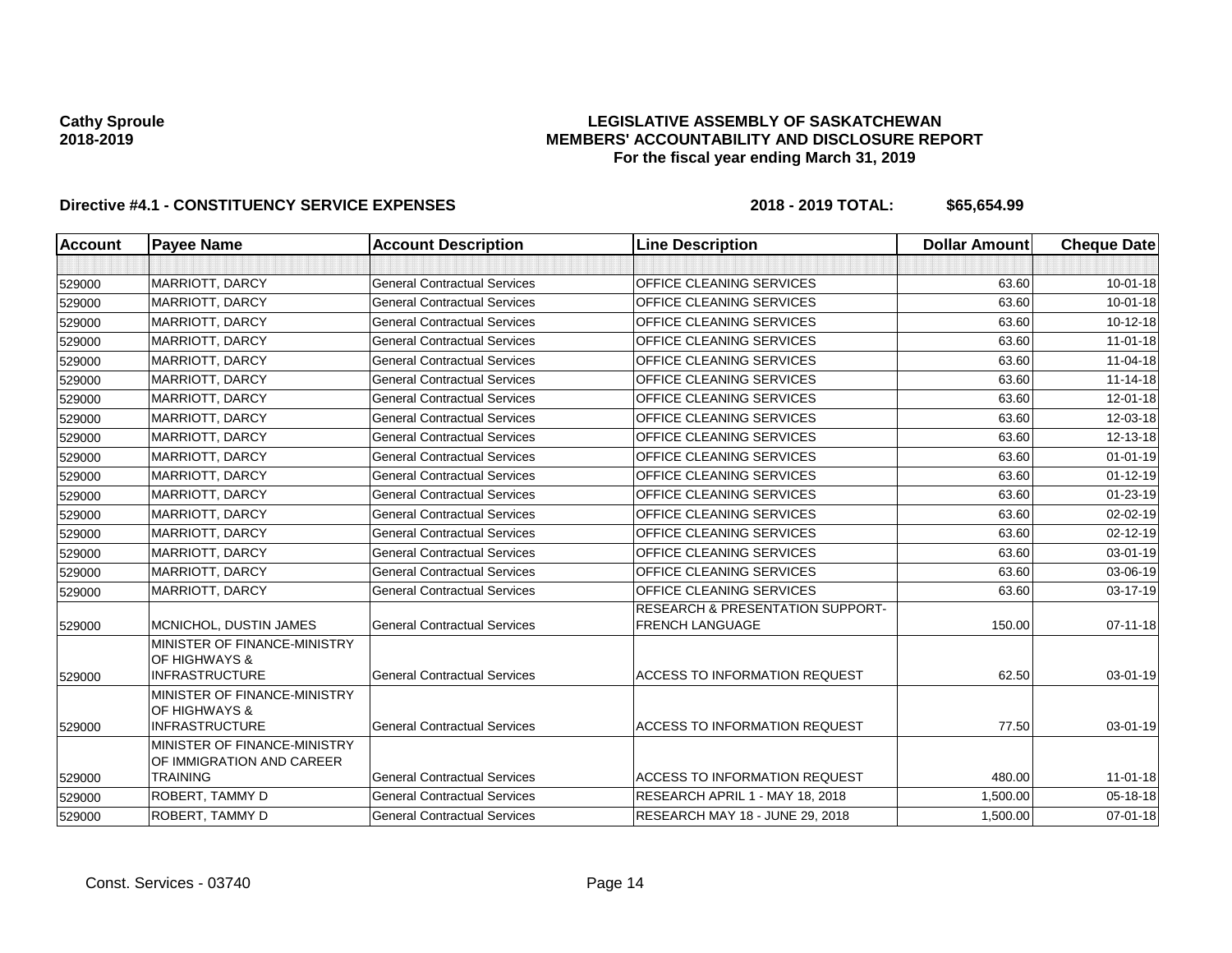## **LEGISLATIVE ASSEMBLY OF SASKATCHEWAN MEMBERS' ACCOUNTABILITY AND DISCLOSURE REPORT For the fiscal year ending March 31, 2019**

| <b>Account</b> | <b>Payee Name</b>          | <b>Account Description</b>              | <b>Line Description</b>                | <b>Dollar Amount</b> | <b>Cheque Date</b> |
|----------------|----------------------------|-----------------------------------------|----------------------------------------|----------------------|--------------------|
|                |                            |                                         |                                        |                      |                    |
| 529000         | <b>ROBERT, TAMMY D</b>     | <b>General Contractual Services</b>     | RESEARCH JULY 2 - 27, 2018             | 1,500.00             | 08-01-18           |
| 529000         | ROBERT, TAMMY D            | <b>General Contractual Services</b>     | <b>RESEARCH</b>                        | 2,000.00             | $10 - 22 - 18$     |
|                |                            |                                         | OCTOBER 23 - NOVEMBER 16, 2018         |                      |                    |
| 529000         | <b>ROBERT, TAMMY D</b>     | <b>General Contractual Services</b>     | <b>RESEARCH</b>                        | 2,500.00             | 11-16-18           |
|                |                            |                                         | <b>RESEARCH NOVEMBER 16 - DECEMBER</b> |                      |                    |
| 529000         | ROBERT, TAMMY D            | <b>General Contractual Services</b>     | 19, 2018                               | 2,500.00             | $01 - 01 - 19$     |
|                |                            |                                         | RESEARCH DECEMBER 19, 2018 -           |                      |                    |
| 529000         | <b>ROBERT, TAMMY D</b>     | <b>General Contractual Services</b>     | <b>JANUARY 16, 2019</b>                | 2,000.00             | $01 - 16 - 19$     |
| 529000         | <b>ROBERT, TAMMY D</b>     | <b>General Contractual Services</b>     | <b>RESEARCH AND REPORTING</b>          | 2,500.00             | 03-01-19           |
| 529000         | <b>ROBERT, TAMMY D</b>     | <b>General Contractual Services</b>     | RESEARCH MARCH 1 - 31, 2019            | 2,000.00             | 03-31-19           |
| 529000         | SPROULE, CATHERINE A.      | <b>General Contractual Services</b>     | <b>REIMB: ISC SERVICES</b>             | 21.00                | 06-01-18           |
| 529000         | SPROULE, CATHERINE A.      | <b>General Contractual Services</b>     | <b>REIMB: SASKWATER FOI</b>            | 175.00               | $10 - 01 - 18$     |
| 529000         | SPROULE, CATHERINE A.      | <b>General Contractual Services</b>     | <b>REIMB: INFORMATION SERVICES</b>     | 106.00               | 03-01-19           |
|                |                            |                                         | REIMB: ISC FEES DECEMBER 2018 &        |                      |                    |
| 529000         | SPROULE, CATHERINE A.      | <b>General Contractual Services</b>     | JANUARY 2019                           | 636.00               | $03 - 01 - 19$     |
| 529000         | SPROULE, CATHERINE A.      | <b>General Contractual Services</b>     | REIMB: NOVEMBER 30, 2018 ISC           | 71.00                | 03-15-19           |
| 529000         | SPROULE, CATHERINE A.      | <b>General Contractual Services</b>     | REIMB: OCTOBER 31, 2018 ISC            | 93.00                | 03-15-19           |
| 529000         | SPROULE, CATHERINE A.      | <b>General Contractual Services</b>     | REIMB: MAY 31, 2019 ISC                | 100.00               | 03-22-19           |
| 529000         | SPROULE, CATHERINE A.      | <b>General Contractual Services</b>     | REIMB: MARCH 2019 ISC                  | 150.00               | 03-31-19           |
| 530000         | <b>BELL MEDIA INC.</b>     | <b>Communications Development Costs</b> | ADVERTISING PRODUCTION                 | 25.00                | $01 - 01 - 19$     |
| 530000         | PRINTWEST                  | <b>Communications Development Costs</b> | NEWSLETTER DESIGN/LAYOUT               | 371.00               | 06-01-18           |
| 530500         | <b>BELL MEDIA INC.</b>     | Media Placement                         | <b>ADVERTISING</b>                     | 139.99               | $01 - 01 - 19$     |
| 530500         | <b>BELL MEDIA INC.</b>     | Media Placement                         | <b>ADVERTISING</b>                     | 376.60               | $01 - 01 - 19$     |
| 530500         | <b>BELL MEDIA INC.</b>     | Media Placement                         | <b>ADVERTISING</b>                     | 60.00                | 03-01-19           |
| 530500         | <b>BELL MEDIA INC.</b>     | Media Placement                         | <b>ADVERTISING</b>                     | 94.40                | 03-01-19           |
| 530500         | <b>BEVAN, SCOTT</b>        | Media Placement                         | <b>ADVERTISING</b>                     | 40.00                | 09-01-18           |
| 530500         | <b>CHABAD OF SASKATOON</b> | Media Placement                         | <b>ADVERTISING</b>                     | 140.00               | 02-01-19           |
|                | <b>CREATIVE OUTDOOR</b>    |                                         |                                        |                      |                    |
| 530500         | ADVERTISING                | Media Placement                         | <b>ADVERTISING</b>                     | 1,488.00             | 06-12-18           |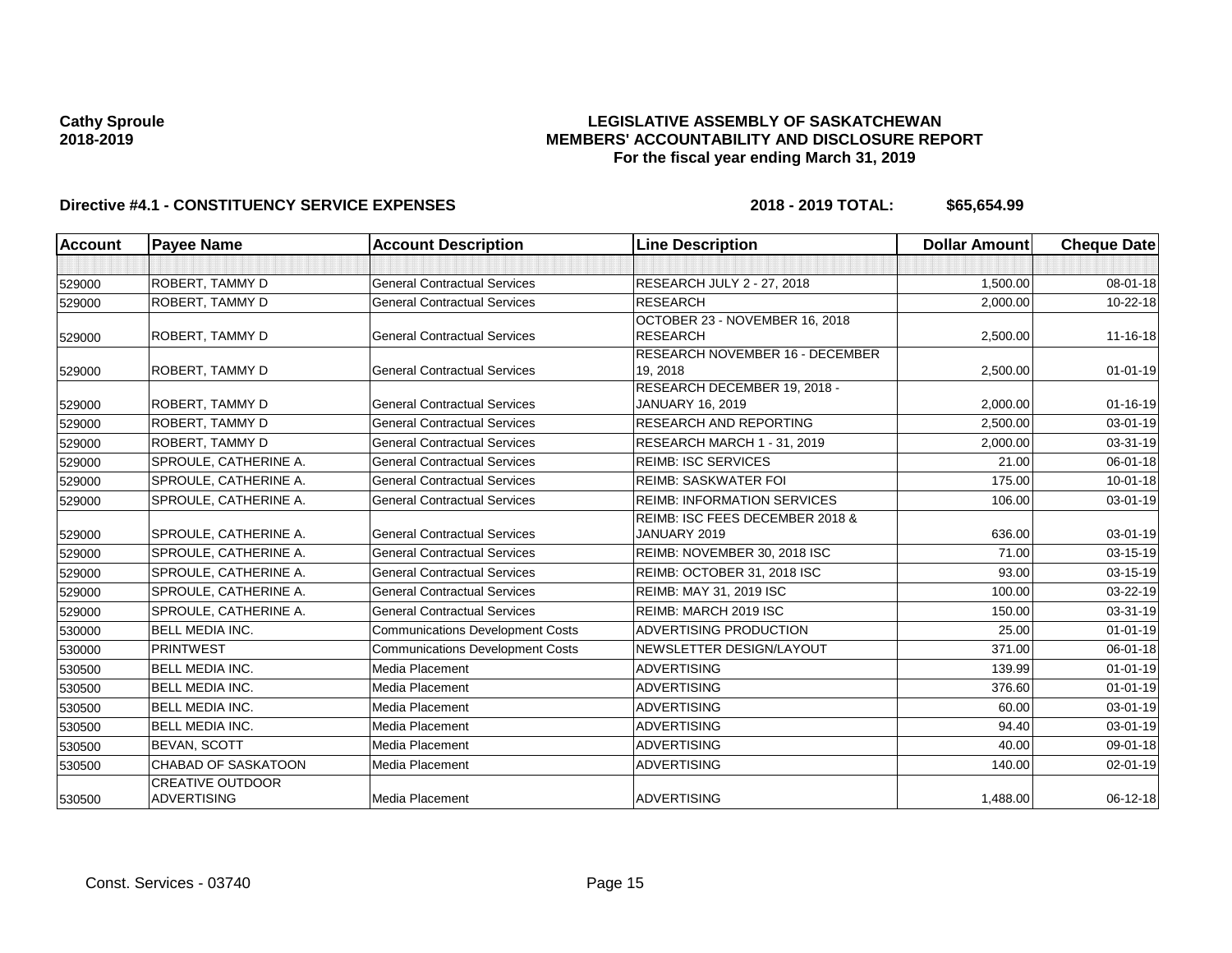## **LEGISLATIVE ASSEMBLY OF SASKATCHEWAN MEMBERS' ACCOUNTABILITY AND DISCLOSURE REPORT For the fiscal year ending March 31, 2019**

| <b>Account</b> | <b>Payee Name</b>                            | <b>Account Description</b> | <b>Line Description</b>           | <b>Dollar Amount</b> | <b>Cheque Date</b> |
|----------------|----------------------------------------------|----------------------------|-----------------------------------|----------------------|--------------------|
|                |                                              |                            |                                   |                      |                    |
|                | FILIPINO CANADIAN ASSOCIATION                |                            |                                   |                      |                    |
| 530500         | OF SASKATOON INC.                            | Media Placement            | <b>ADVERTISING</b>                | 22.00                | 07-05-18           |
| 530500         | LA TROUPE DU JOUR INC.                       | Media Placement            | ADVERTISING-NO TAX ON ADVERTISING | 95.23                | $12 - 01 - 18$     |
| 530500         | <b>MADD MESSAGE</b>                          | Media Placement            | <b>ADVERTISING</b>                | 108.33               | 08-01-18           |
| 530500         | MOOSE JAW EXPRESS.COM                        | Media Placement            | <b>ADVERTISING - NO GST</b>       | 61.16                | $01 - 01 - 19$     |
|                | <b>NESS CREEK CULTURAL &amp;</b>             |                            |                                   |                      |                    |
| 530500         | RECREATIONAL SOCIETY INC.                    | Media Placement            | ADVERTISING - NO GST              | 300.00               | 08-07-18           |
| 530500         | PERSEPHONE THEATRE                           | Media Placement            | <b>ADVERTISING</b>                | 120.00               | $07 - 01 - 18$     |
| 530500         | PERSEPHONE THEATRE                           | Media Placement            | <b>ADVERTISING</b>                | 120.00               | $07 - 01 - 18$     |
| 530500         | <b>PLANET S MAGAZINE</b>                     | Media Placement            | <b>ADVERTISING</b>                | 109.80               | $01 - 01 - 19$     |
| 530500         | POSTMEDIA NETWORK INC.                       | Media Placement            | <b>ADVERTISING - NO GST</b>       | 32.31                | 03-01-19           |
| 530500         | POSTMEDIA NETWORK INC.                       | Media Placement            | ADVERTISING - NO GST              | 8.08                 | 03-01-19           |
| 530500         | <b>PRINTWEST</b>                             | Media Placement            | <b>ADVERTISING</b>                | 178.08               | 03-01-19           |
| 530500         | RAWLCO RADIO LTD.                            | Media Placement            | <b>ADVERTISING</b>                | 1,023.75             | 03-01-19           |
| 530500         | RAWLCO RADIO LTD.                            | Media Placement            | <b>ADVERTISING</b>                | 2,528.75             | 03-18-19           |
| 530500         | RAWLCO RADIO LTD.                            | Media Placement            | <b>ADVERTISING</b>                | 1,448.25             | 03-18-19           |
|                | ROYAL CANADIAN LEGION                        |                            |                                   |                      |                    |
| 530500         | SASKATCHEWAN COMMAND                         | Media Placement            | <b>GROUP ADVERTISING</b>          | 76.56                | 03-12-19           |
| 530500         | <b>SASKATOON CHILDREN'S CHOIR</b>            | Media Placement            | <b>ADVERTISING</b>                | 43.00                | $11 - 01 - 18$     |
|                | <b>SASKATOON DIVERSITY NETWORK</b>           |                            |                                   |                      |                    |
| 530500         | INC.                                         | Media Placement            | <b>ADVERTISING</b>                | 150.00               | 07-08-18           |
|                | <b>SASKATOON EXPRESS</b>                     |                            |                                   |                      |                    |
| 530500         | <b>NEWSPAPER</b>                             | Media Placement            | <b>ADVERTISING</b>                | 53.00                | 05-01-18           |
| 530500         | <b>SASKATOON EXPRESS</b><br><b>NEWSPAPER</b> | Media Placement            | <b>ADVERTISING</b>                | 200.00               | 09-03-18           |
|                | <b>SASKATOON EXPRESS</b>                     |                            |                                   |                      |                    |
| 530500         | <b>NEWSPAPER</b>                             | Media Placement            | <b>ADVERTISING</b>                | 70.00                | $10 - 01 - 18$     |
|                | <b>SASKATOON EXPRESS</b>                     |                            |                                   |                      |                    |
| 530500         | <b>NEWSPAPER</b>                             | Media Placement            | <b>ADVERTISING</b>                | 119.00               | $11 - 01 - 18$     |
|                | <b>SASKATOON EXPRESS</b>                     |                            |                                   |                      |                    |
| 530500         | <b>NEWSPAPER</b>                             | Media Placement            | <b>ADVERTISING</b>                | 119.00               | 03-27-19           |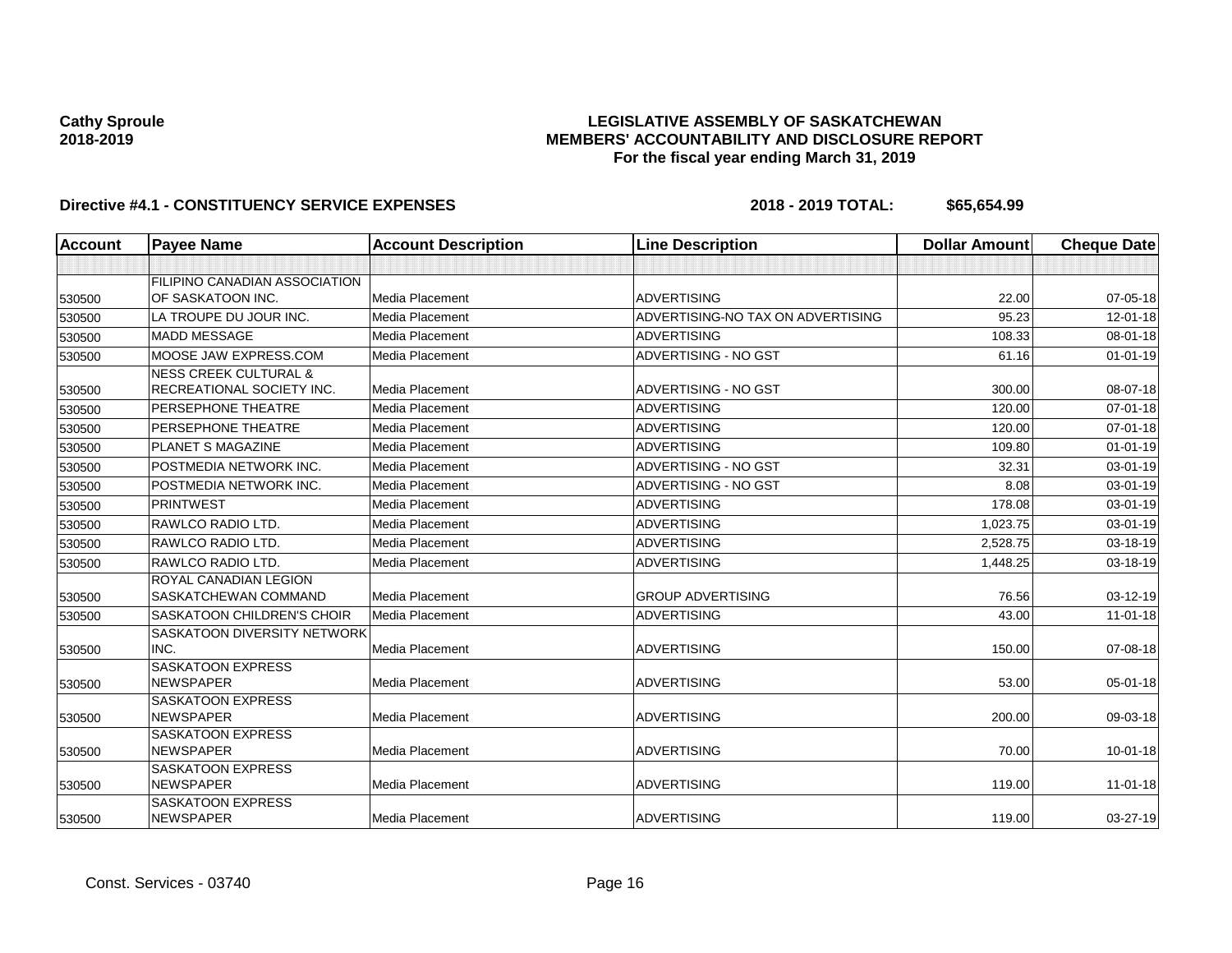## **LEGISLATIVE ASSEMBLY OF SASKATCHEWAN MEMBERS' ACCOUNTABILITY AND DISCLOSURE REPORT For the fiscal year ending March 31, 2019**

| <b>Account</b> | <b>Payee Name</b>                        | <b>Account Description</b>    | <b>Line Description</b>                                  | <b>Dollar Amount</b> | <b>Cheque Date</b> |
|----------------|------------------------------------------|-------------------------------|----------------------------------------------------------|----------------------|--------------------|
|                |                                          |                               |                                                          |                      |                    |
| 530500         | <b>SHEAF PUBLISHING SOCIETY</b>          | Media Placement               | <b>ADVERTISING</b>                                       | 99.00                | 09-01-18           |
| 530500         | SPROULE, CATHERINE A.                    | Media Placement               | <b>REIMBURSE: FACEBOOK ADVERTISING</b>                   | 24.99                | $04 - 01 - 18$     |
| 530500         | SPROULE, CATHERINE A.                    | Media Placement               | <b>REIMB: ADVERTISING</b>                                | 26.00                | $07 - 17 - 18$     |
| 530500         | ST. ANDREW'S COLLEGE                     | Media Placement               | <b>ADVERTISING</b>                                       | 75.00                | 04-17-18           |
| 530500         | SUDDENLY SASKATCHEWAN<br><b>MAGAZINE</b> | Media Placement               | <b>ADVERTISING</b>                                       | 30.00                | 03-01-19           |
| 530500         | <b>WORLD SPECTATOR</b>                   | Media Placement               | <b>ADVERTISING</b>                                       | 51.67                | $10 - 01 - 18$     |
| 530800         | <b>PRINTWEST</b>                         | <b>Publications</b>           | <b>NEWSLETTERS</b>                                       | 1,473.40             | $07 - 01 - 18$     |
| 530900         | <b>BAZAAR &amp; NOVELTY</b>              | <b>Promotional Items</b>      | <b>SASK FLAGS &amp; PINS</b>                             | 364.59               | $07 - 01 - 18$     |
| 530900         | MISTER PRINT PRODUCTIONS LTD             | <b>Promotional Items</b>      | <b>CHRISTMAS CARDS</b>                                   | 371.00               | $01 - 01 - 19$     |
| 530900         | MISTER PRINT PRODUCTIONS LTD.            | Promotional Items             | <b>CHRISTMAS CARD ENVELOPES</b>                          | 159.00               | $01 - 01 - 19$     |
| 530900         | NICKLAS, JAIME                           | <b>Promotional Items</b>      | <b>GREETING CARDS</b>                                    | 13.51                | 04-19-18           |
| 530900         | NICKLAS, JAIME                           | <b>Promotional Items</b>      | <b>GREETING CARDS</b>                                    | 9.64                 | 06-07-18           |
| 530900         | PANKRATZ, KELLY                          | <b>Promotional Items</b>      | CHRISTMAS CARD DIGITAL FILE                              | 50.00                | 12-07-18           |
| 550200         | SPROULE, CATHERINE A.                    | Books, Mags and Ref Materials | <b>REIMB: SUBSCRIPTION/ICLOUD STORAGE</b><br><b>PLAN</b> | 174.00               | 09-21-18           |
| 550200         | SPROULE, CATHERINE A.                    | Books, Mags and Ref Materials | <b>REIMB: SUBSCRIPTION</b>                               | 24.98                | 03-31-19           |
| 555000         | NICKLAS, JAIME                           | Other Material and Supplies   | <b>MISC OFFICE SUPPLIES</b>                              | 13.82                | 05-03-18           |
| 555000         | SPROULE, CATHERINE A.                    | Other Material and Supplies   | <b>REIMBURSE: MISC SUPPLIES</b>                          | 18.45                | $04 - 01 - 18$     |
| 555000         | <b>STAPLES BUSINESS DEPOT</b>            | Other Material and Supplies   | OFFICE SUPPLIES                                          | 66.53                | 09-01-18           |
| 555000         | <b>STAPLES BUSINESS DEPOT</b>            | Other Material and Supplies   | 93330 OFFICE SUPPLIES                                    | 165.31               | 02-06-19           |
| 555000         | <b>SUPREME BASICS</b>                    | Other Material and Supplies   | <b>OFFICE SUPPLIES</b>                                   | 29.19                | $07 - 01 - 18$     |
| 555000         | <b>SUPREME BASICS</b>                    | Other Material and Supplies   | MISC OFFICE SUPPLIES                                     | 277.87               | 09-19-18           |
| 555000         | <b>SUPREME BASICS</b>                    | Other Material and Supplies   | OFFICE SUPPLIES                                          | 44.16                | $10 - 01 - 18$     |
| 555000         | <b>SUPREME BASICS</b>                    | Other Material and Supplies   | OFFICE SUPPLIES/LABELLER                                 | 126.57               | 10-16-18           |
| 555000         | <b>SUPREME BASICS</b>                    | Other Material and Supplies   | <b>MISC &amp; OFFICE SUPPLIES</b>                        | 59.26                | $11-01-18$         |
| 555000         | <b>SUPREME BASICS</b>                    | Other Material and Supplies   | <b>MISC &amp; OFFICE SUPPLIES</b>                        | 33.14                | $01 - 01 - 19$     |
| 555000         | <b>SUPREME BASICS</b>                    | Other Material and Supplies   | OFFICE SUPPLIES                                          | 214.68               | $01 - 07 - 19$     |
| 564600         | SPROULE, CATHERINE A.                    | Computer Software - Exp       | <b>REIMB: SOFTWARE</b>                                   | 99.00                | 04-08-18           |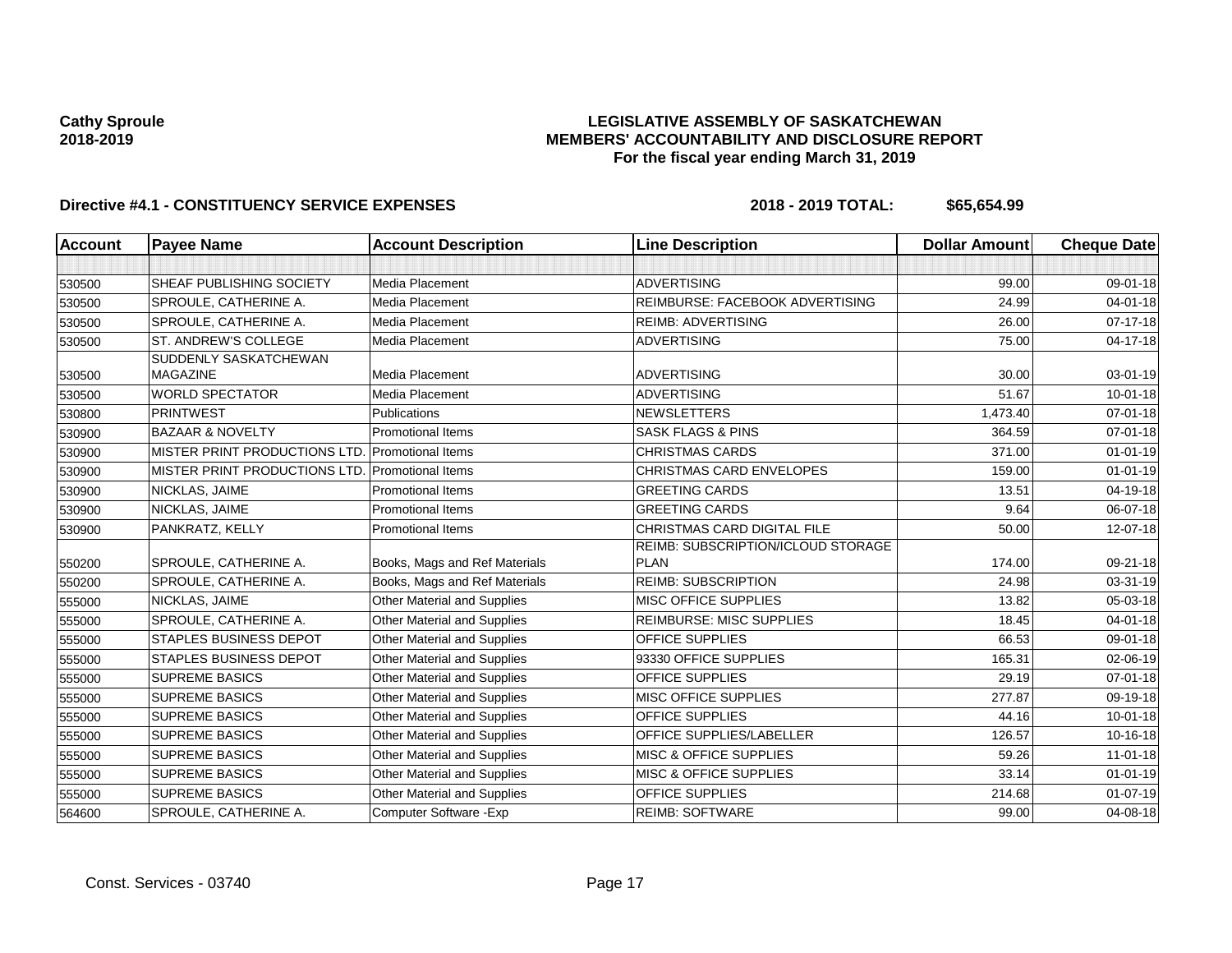## **LEGISLATIVE ASSEMBLY OF SASKATCHEWAN MEMBERS' ACCOUNTABILITY AND DISCLOSURE REPORT For the fiscal year ending March 31, 2019**

| <b>Account</b> | <b>Payee Name</b>     | <b>Account Description</b>           | <b>Line Description</b>            | <b>Dollar Amount</b> | <b>Cheque Date</b> |
|----------------|-----------------------|--------------------------------------|------------------------------------|----------------------|--------------------|
|                |                       |                                      |                                    |                      |                    |
| 564600         | SPROULE, CATHERINE A. | Computer Software - Exp              | REIMB: I CLOUD STORAGE             | 4.43                 | 05-24-18           |
| 564600         | SPROULE, CATHERINE A. | Computer Software - Exp              | <b>REIMB: ICLOUD STORAGE</b>       | 8.86                 | 07-24-18           |
|                |                       |                                      | REIMB: SUBSCRIPTION/ICLOUD STORAGE |                      |                    |
| 564600         | SPROULE, CATHERINE A. | Computer Software - Exp              | PLAN                               | 4.43                 | 09-21-18           |
| 564600         | SPROULE, CATHERINE A. | Computer Software - Exp              | REIMB: ICLOUD STORAGE              | 4.43                 | $11 - 01 - 18$     |
| 564600         | SPROULE, CATHERINE A. | Computer Software - Exp              | REIMB: ICLOUD STORAGE              | 8.86                 | 12-06-18           |
| 564600         | SPROULE, CATHERINE A. | Computer Software - Exp              | <b>REIMB: ICLOUD STORAGE</b>       | 8.86                 | $01 - 01 - 19$     |
| 564600         | SPROULE, CATHERINE A. | Computer Software - Exp              | <b>REIMB: ICLOUD STORAGE</b>       | 4.43                 | 03-01-19           |
| 564600         | SPROULE, CATHERINE A. | Computer Software - Exp              | <b>REIMB: ICLOUD STORAGE</b>       | 4.43                 | 03-22-19           |
| 565200         | SPROULE, CATHERINE A. | Office Furniture and Equipment - Exp | <b>REIMB: EXPRESSO MACHINE</b>     | 233.09               | $11-01-18$         |
| 565200         | <b>SUPREME BASICS</b> | Office Furniture and Equipment - Exp | OFFICE SUPPLIES/LABELLER           | 158.98               | 10-16-18           |
| 588950         |                       |                                      | PREPAID EXPENSE ADJUSTMENT         | 795.00               | 04-12-18           |
|                |                       |                                      |                                    |                      |                    |
|                |                       |                                      |                                    |                      |                    |
|                |                       |                                      |                                    |                      |                    |
|                |                       |                                      |                                    |                      |                    |
|                |                       |                                      |                                    |                      |                    |
|                |                       |                                      |                                    |                      |                    |
|                |                       |                                      |                                    |                      |                    |
|                |                       |                                      |                                    |                      |                    |
|                |                       |                                      |                                    |                      |                    |
|                |                       |                                      |                                    |                      |                    |
|                |                       |                                      |                                    |                      |                    |
|                |                       |                                      |                                    |                      |                    |
|                |                       |                                      |                                    |                      |                    |
|                |                       |                                      |                                    |                      |                    |
|                |                       |                                      |                                    |                      |                    |
|                |                       |                                      |                                    |                      |                    |
|                |                       |                                      |                                    |                      |                    |
|                |                       |                                      |                                    |                      |                    |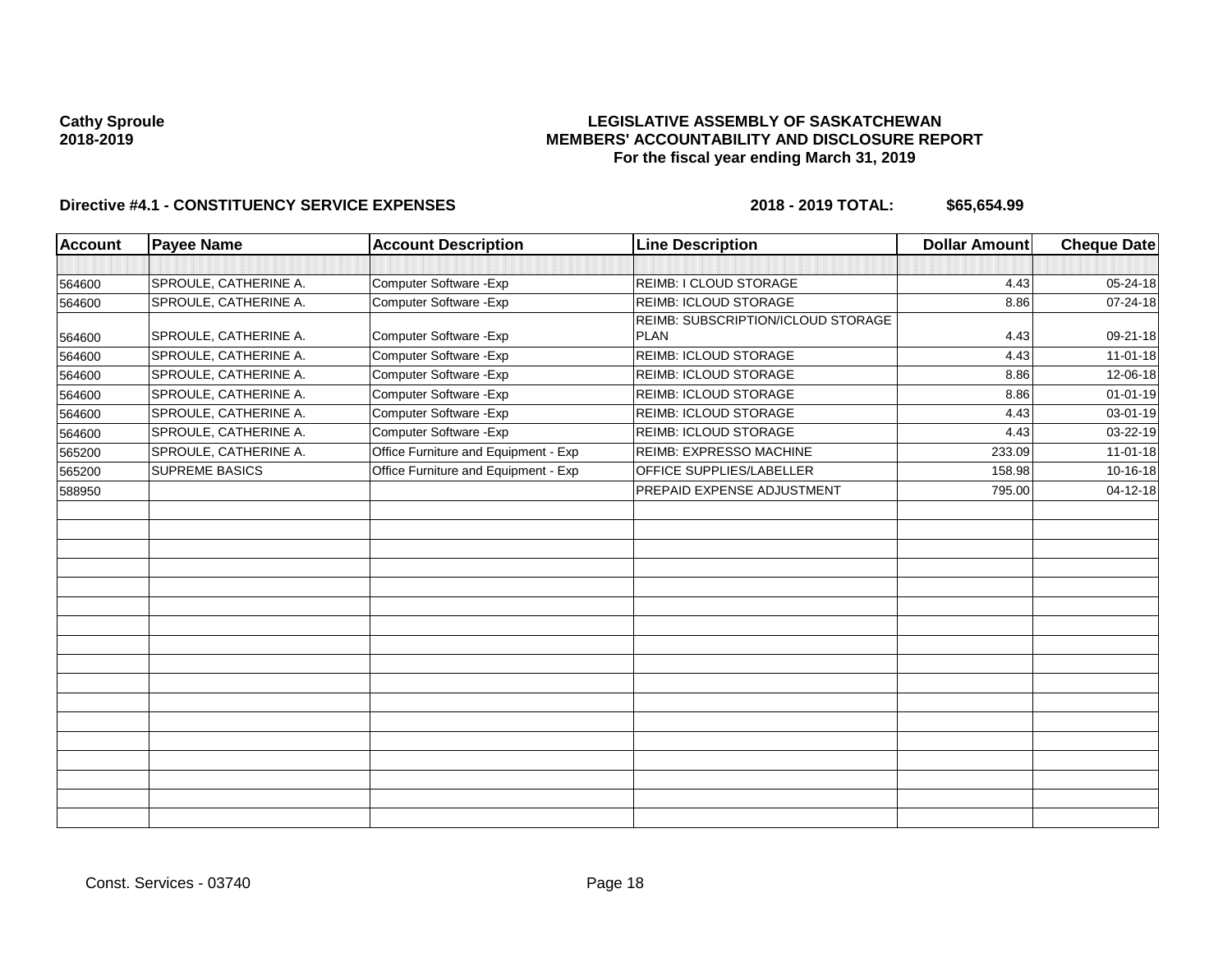## **LEGISLATIVE ASSEMBLY OF SASKATCHEWAN MEMBERS' ACCOUNTABILITY AND DISCLOSURE REPORT For the fiscal year ending March 31, 2019**

| <b>Account</b> | <b>Payee Name</b> | <b>Account Description</b> | <b>Line Description</b> | <b>Cheque Date</b><br><b>Dollar Amount</b> |
|----------------|-------------------|----------------------------|-------------------------|--------------------------------------------|
|                |                   |                            |                         |                                            |
|                |                   |                            |                         |                                            |
|                |                   |                            |                         |                                            |
|                |                   |                            |                         |                                            |
|                |                   |                            |                         |                                            |
|                |                   |                            |                         |                                            |
|                |                   |                            |                         |                                            |
|                |                   |                            |                         |                                            |
|                |                   |                            |                         |                                            |
|                |                   |                            |                         |                                            |
|                |                   |                            |                         |                                            |
|                |                   |                            |                         |                                            |
|                |                   |                            |                         |                                            |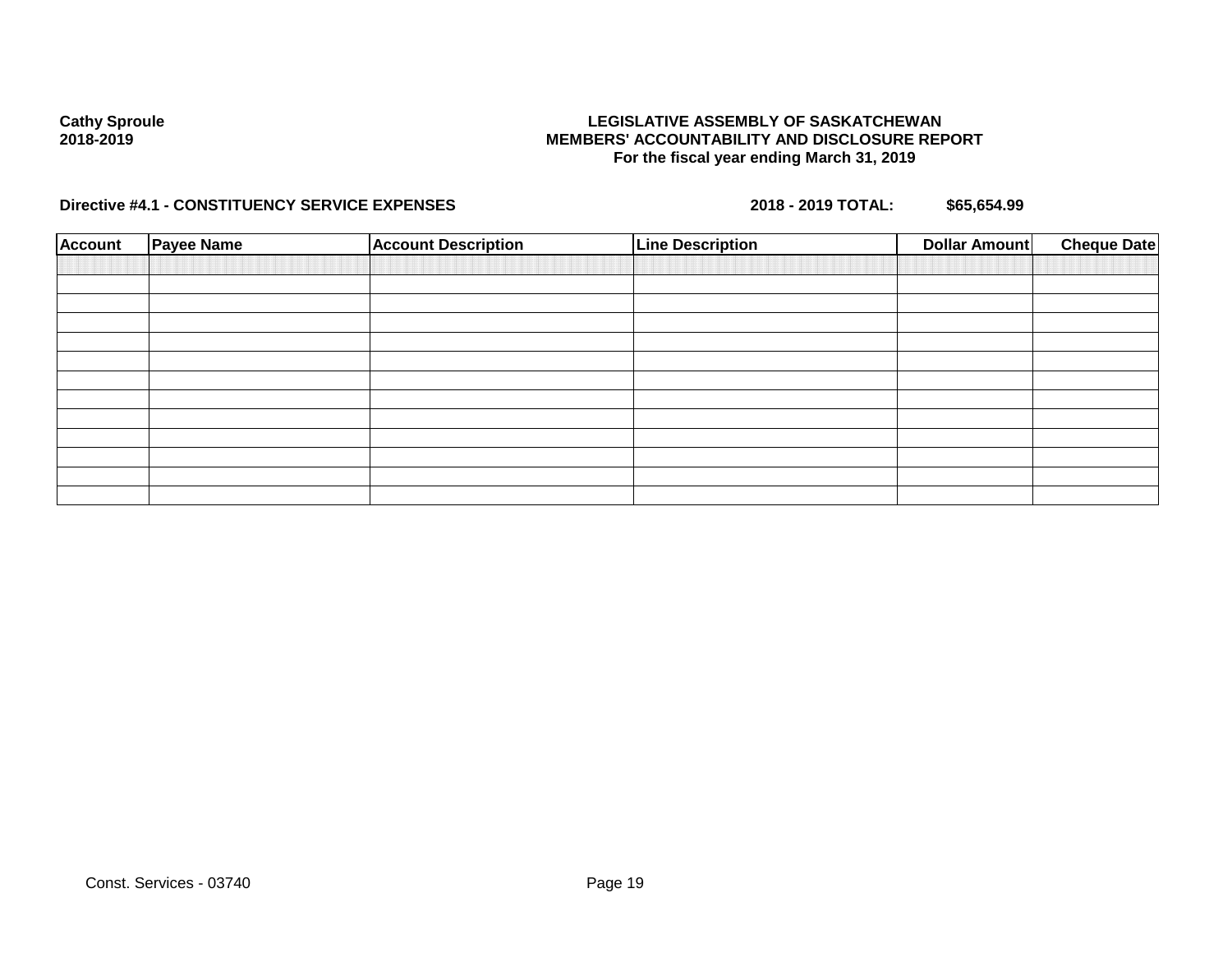## **LEGISLATIVE ASSEMBLY OF SASKATCHEWAN MEMBERS' ACCOUNTABILITY AND DISCLOSURE REPORT For the fiscal year ending March 31, 2019**

| <b>Account</b> | <b>Payee Name</b>  | <b>Account Description</b> | <b>Dollar Amount</b> | <b>Cheque Date</b> |
|----------------|--------------------|----------------------------|----------------------|--------------------|
|                |                    |                            |                      |                    |
| 513000         | NICKLAS, JAIME E   | Out-of-Scope Permanent     | 1,854.00             | 04-24-18           |
| 513000         | NICKLAS, JAIME E   | Out-of-Scope Permanent     | 1,854.00             | 05-08-18           |
| 513000         | NICKLAS, JAIME E   | Out-of-Scope Permanent     | 1854                 | 05-23-18           |
| 513000         | NICKLAS, JAIME E   | Out-of-Scope Permanent     | 1,854.00             | 06-05-18           |
| 513000         | NICKLAS, JAIME E   | Out-of-Scope Permanent     | 1,854.00             | 06-13-18           |
| 513000         | NICKLAS, JAIME E   | Out-of-Scope Permanent     | 1,854.00             | 06-27-18           |
| 513000         | NICKLAS, JAIME E   | Out-of-Scope Permanent     | 1,854.00             | 07-11-18           |
| 513000         | NICKLAS, JAIME E   | Out-of-Scope Permanent     | 3266.96              | $07 - 25 - 18$     |
| 513000         | NICKLAS, JAIME E   | Out-of-Scope Permanent     | 2,030.62             | 08-08-18           |
| 513000         | NICKLAS, JAIME E   | Out-of-Scope Permanent     | 2,030.62             | 08-22-18           |
| 513000         | NICKLAS, JAIME E   | Out-of-Scope Permanent     | 2,030.62             | 09-05-18           |
| 513000         | NICKLAS, JAIME E   | Out-of-Scope Permanent     | 2030.62              | 09-19-18           |
| 513000         | NICKLAS, JAIME E   | Out-of-Scope Permanent     | 2,030.61             | 10-03-18           |
| 513000         | NICKLAS, JAIME E   | Out-of-Scope Permanent     | 2,030.62             | 10-17-18           |
| 513000         | NICKLAS, JAIME E   | Out-of-Scope Permanent     | 2,030.62             | 10-31-18           |
| 513000         | NICKLAS, JAIME E   | Out-of-Scope Permanent     | 2030.62              | $11 - 14 - 18$     |
| 513000         | NICKLAS, JAIME E   | Out-of-Scope Permanent     | 2,030.62             | 11-28-18           |
| 513000         | NICKLAS, JAIME E   | Out-of-Scope Permanent     | 2030.62              | 12-12-18           |
| 513000         | NICKLAS, JAIME E   | Out-of-Scope Permanent     | 2030.62              | 12-27-18           |
| 513000         | NICKLAS, JAIME E   | Out-of-Scope Permanent     | 2,030.62             | 01-09-19           |
| 513000         | NICKLAS, JAIME E   | Out-of-Scope Permanent     | 2,030.62             | 01-23-19           |
| 513000         | NICKLAS, JAIME E   | Out-of-Scope Permanent     | 2,030.62             | 02-06-19           |
| 513000         | NICKLAS, JAIME E   | Out-of-Scope Permanent     | 2,761.82             | 02-20-19           |
| 513000         | NICKLAS, JAIME E   | Out-of-Scope Permanent     | 2213.42              | 03-06-19           |
| 513000         | NICKLAS, JAIME E   | Out-of-Scope Permanent     | 1,550.46             | 03-20-19           |
| 513000         | NICKLAS, JAIME E   | Out-of-Scope Permanent     | 977.6                | 03-21-19           |
| 514000         | GAUTHIER, MARIELLE | Casual/Term                | 489.69               | 04-24-18           |
| 514000         | GAUTHIER, MARIELLE | Casual/Term                | 946.73               | 07-25-18           |
| 514000         | GAUTHIER, MARIELLE | Casual/Term                | 535.39               | 12-27-18           |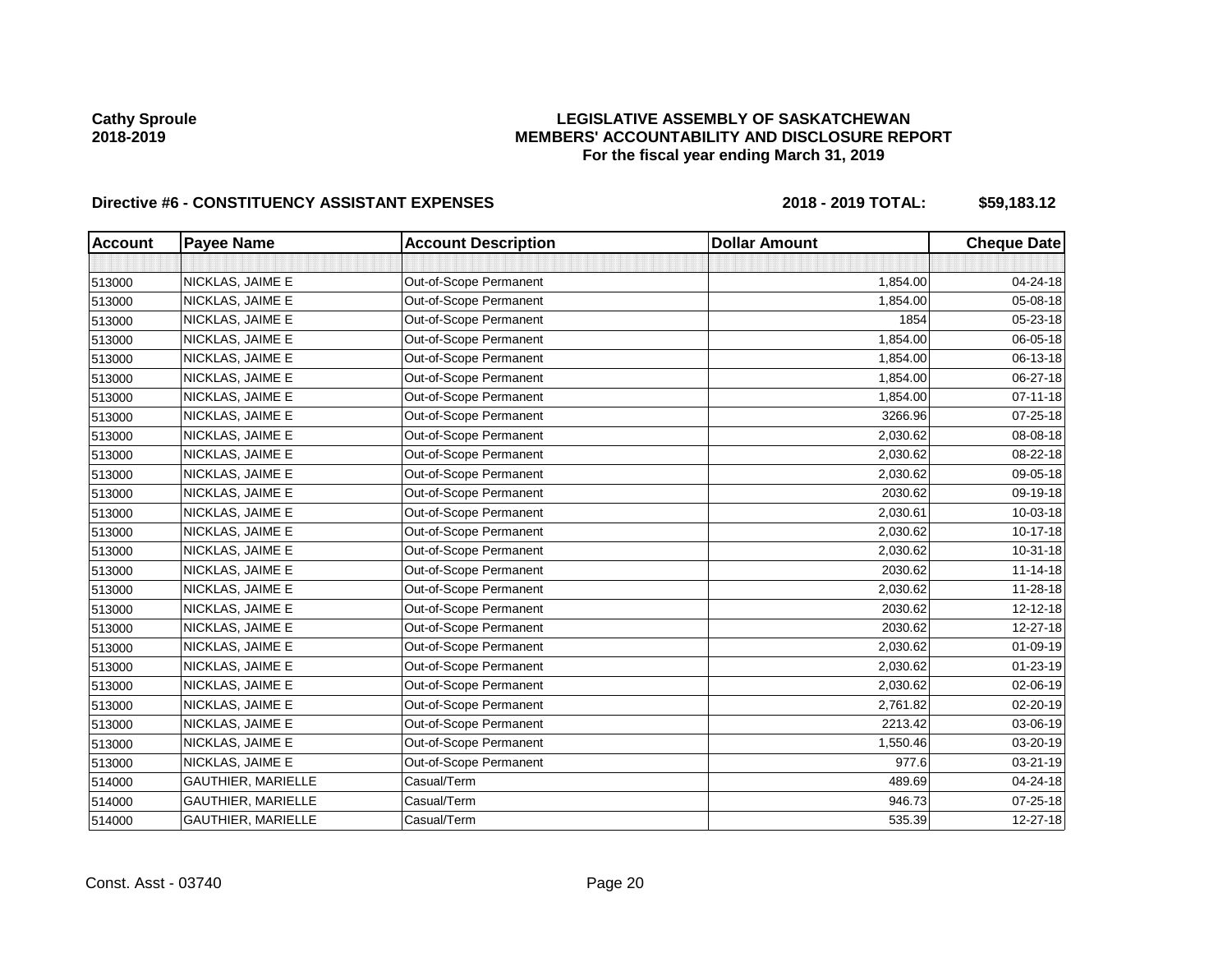## **LEGISLATIVE ASSEMBLY OF SASKATCHEWAN MEMBERS' ACCOUNTABILITY AND DISCLOSURE REPORT For the fiscal year ending March 31, 2019**

| <b>Account</b> | <b>Payee Name</b>    | <b>Account Description</b>                    | <b>Dollar Amount</b> | <b>Cheque Date</b>        |
|----------------|----------------------|-----------------------------------------------|----------------------|---------------------------|
|                |                      |                                               |                      |                           |
| 514000         | GAUTHIER, MARIELLE   | Casual/Term                                   | 1813.27              | 04-03-19                  |
| 514000         | MACGILLIVRAY, TROY A | Casual/Term                                   | 673.00               | 11-28-18                  |
| 514000         | MACGILLIVRAY, TROY A | Casual/Term                                   | 1,294.58             | 12-12-18                  |
| 514000         | RICHERT, DANIEL      | Casual/Term                                   | 70.11                | 01-23-19                  |
| 517100         | NICKLAS, JAIME E     | Severance Pay                                 | 2,213.42             | 04-03-19                  |
| 519900         | None (Default)       | Change in Y/E Accrued Empl Leave Entitlements | $-1,030.00$          | $\overline{04 - 18 - 18}$ |
|                |                      |                                               |                      |                           |
|                |                      |                                               |                      |                           |
|                |                      |                                               |                      |                           |
|                |                      |                                               |                      |                           |
|                |                      |                                               |                      |                           |
|                |                      |                                               |                      |                           |
|                |                      |                                               |                      |                           |
|                |                      |                                               |                      |                           |
|                |                      |                                               |                      |                           |
|                |                      |                                               |                      |                           |
|                |                      |                                               |                      |                           |
|                |                      |                                               |                      |                           |
|                |                      |                                               |                      |                           |
|                |                      |                                               |                      |                           |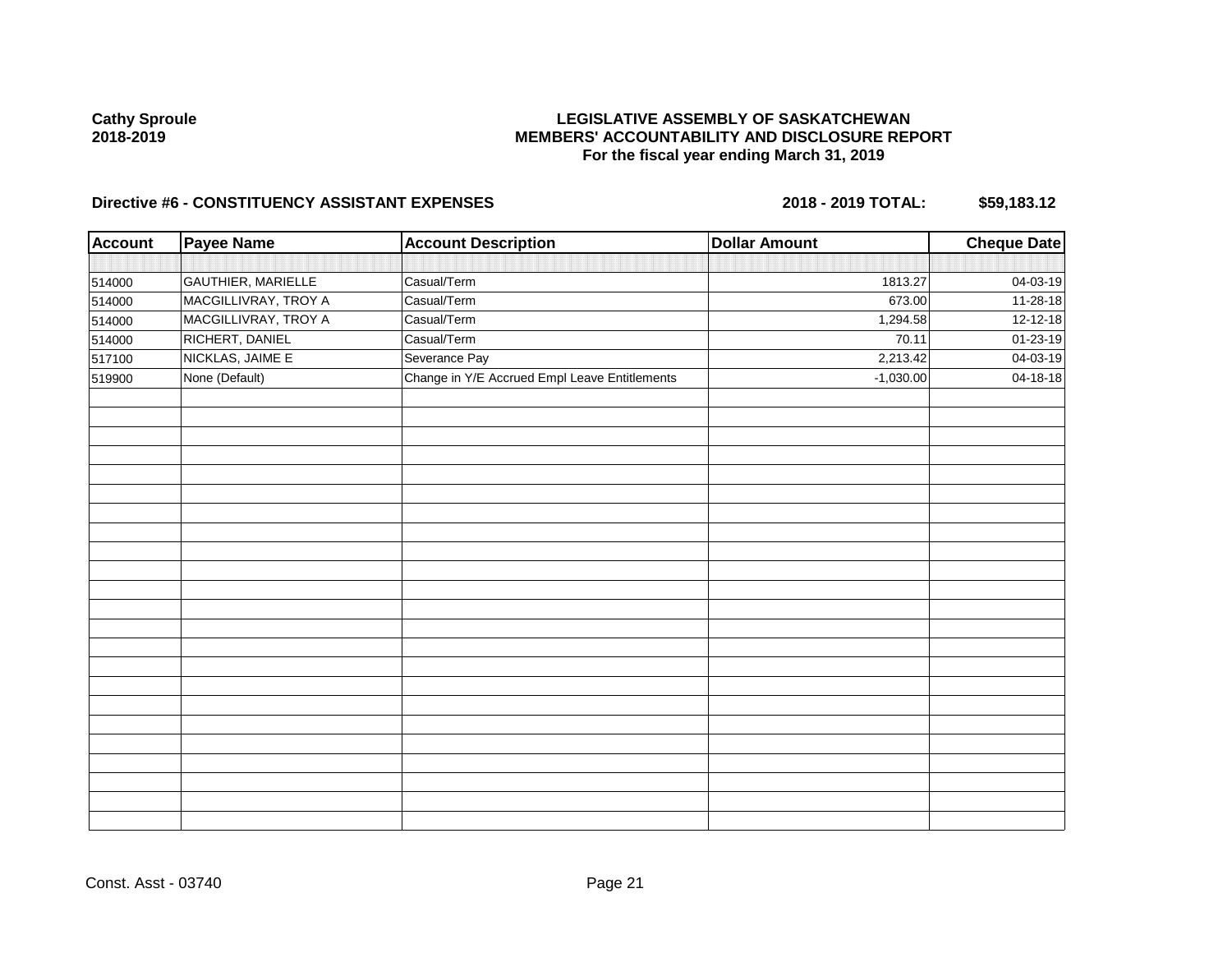## **LEGISLATIVE ASSEMBLY OF SASKATCHEWAN MEMBERS' ACCOUNTABILITY AND DISCLOSURE REPORT For the fiscal year ending March 31, 2019**

| <b>Account</b> | Payee Name | <b>Account Description</b> | <b>Dollar Amount</b> | <b>Cheque Date</b> |
|----------------|------------|----------------------------|----------------------|--------------------|
|                |            |                            |                      |                    |
|                |            |                            |                      |                    |
|                |            |                            |                      |                    |
|                |            |                            |                      |                    |
|                |            |                            |                      |                    |
|                |            |                            |                      |                    |
|                |            |                            |                      |                    |
|                |            |                            |                      |                    |
|                |            |                            |                      |                    |
|                |            |                            |                      |                    |
|                |            |                            |                      |                    |
|                |            |                            |                      |                    |
|                |            |                            |                      |                    |
|                |            |                            |                      |                    |
|                |            |                            |                      |                    |
|                |            |                            |                      |                    |
|                |            |                            |                      |                    |
|                |            |                            |                      |                    |
|                |            |                            |                      |                    |
|                |            |                            |                      |                    |
|                |            |                            |                      |                    |
|                |            |                            |                      |                    |
|                |            |                            |                      |                    |
|                |            |                            |                      |                    |
|                |            |                            |                      |                    |
|                |            |                            |                      |                    |
|                |            |                            |                      |                    |
|                |            |                            |                      |                    |
|                |            |                            |                      |                    |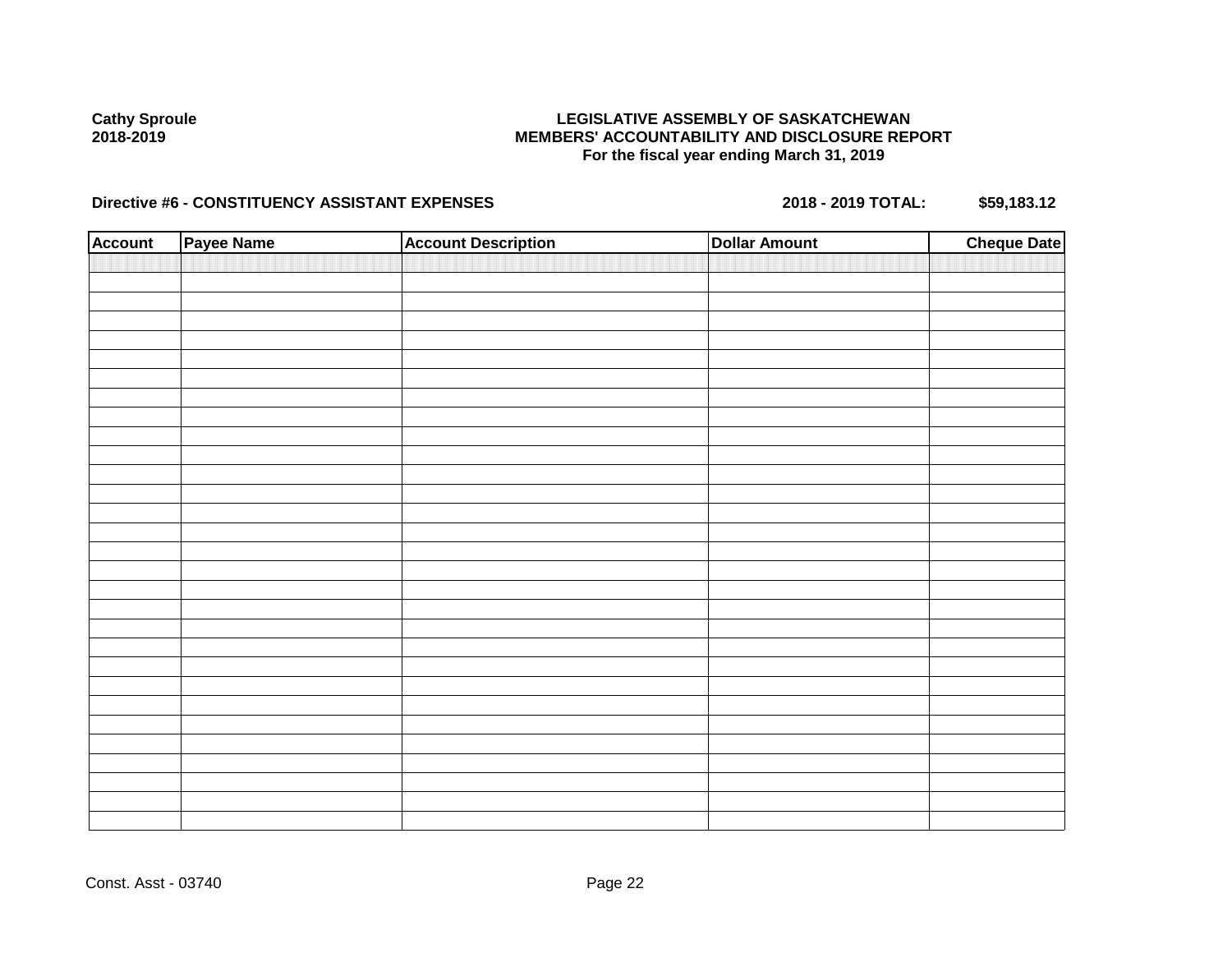## **LEGISLATIVE ASSEMBLY OF SASKATCHEWAN MEMBERS' ACCOUNTABILITY AND DISCLOSURE REPORT For the fiscal year ending March 31, 2019**

| <b>Account</b> | <b>Payee Name</b> | <b>Account Description</b> | <b>Dollar Amount</b> | <b>Cheque Date</b> |
|----------------|-------------------|----------------------------|----------------------|--------------------|
|                |                   |                            |                      |                    |
|                |                   |                            |                      |                    |
|                |                   |                            |                      |                    |
|                |                   |                            |                      |                    |
|                |                   |                            |                      |                    |
|                |                   |                            |                      |                    |
|                |                   |                            |                      |                    |
|                |                   |                            |                      |                    |
|                |                   |                            |                      |                    |
|                |                   |                            |                      |                    |
|                |                   |                            |                      |                    |
|                |                   |                            |                      |                    |
|                |                   |                            |                      |                    |
|                |                   |                            |                      |                    |
|                |                   |                            |                      |                    |
|                |                   |                            |                      |                    |
|                |                   |                            |                      |                    |
|                |                   |                            |                      |                    |
|                |                   |                            |                      |                    |
|                |                   |                            |                      |                    |
|                |                   |                            |                      |                    |
|                |                   |                            |                      |                    |